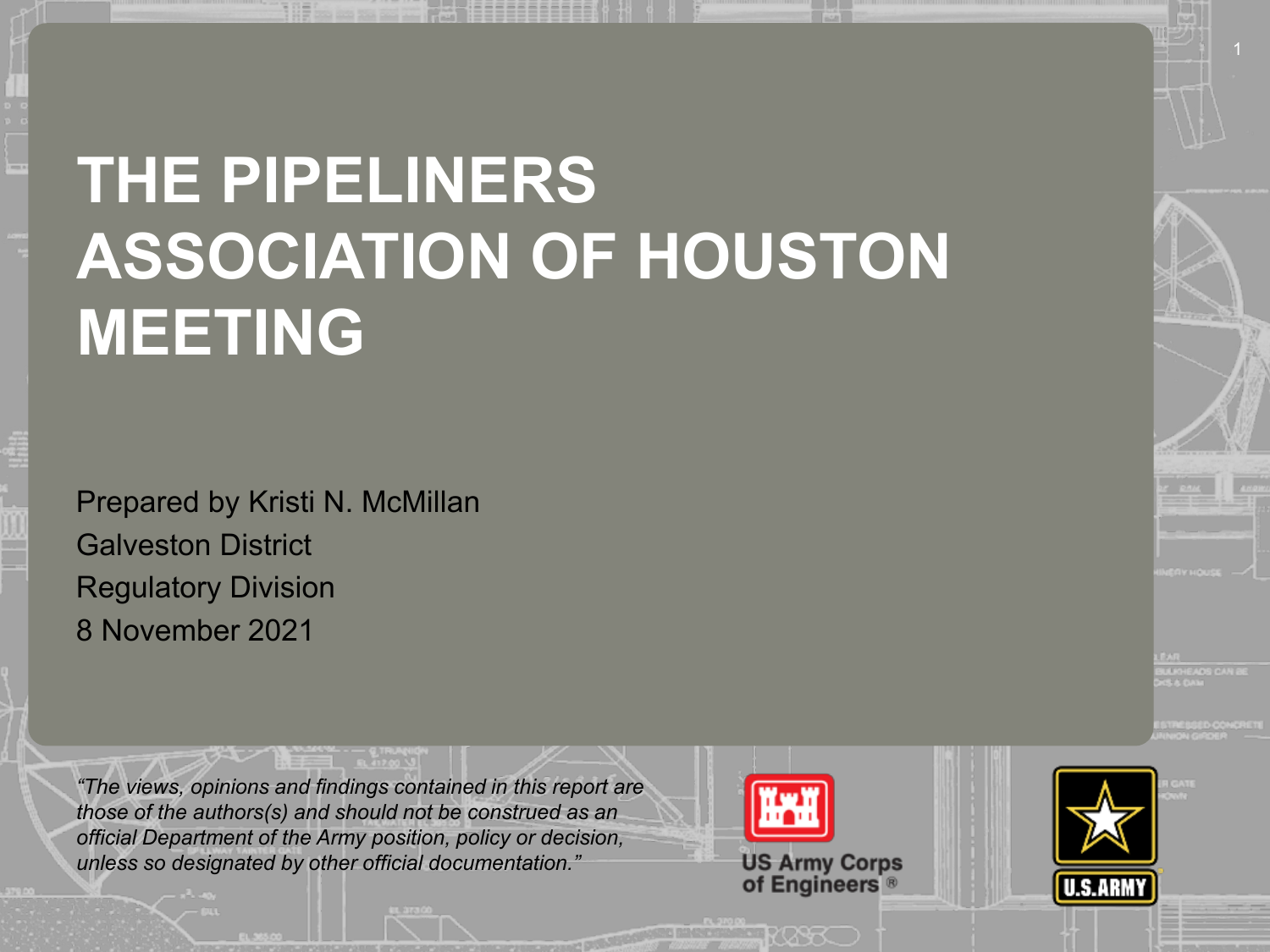# **TOPICS**

- Overview of Program
- Nationwide Permit Program
- 2021 Nationwide Permit Program
	- Phase  $1 16$  NWPs
	- Phase 2 41 NWPs
- Regional Conditions for the Nationwide permits
- Regional Permits
- Outer Continental shelf (OCS)
- Regulatory Program Look Ahead





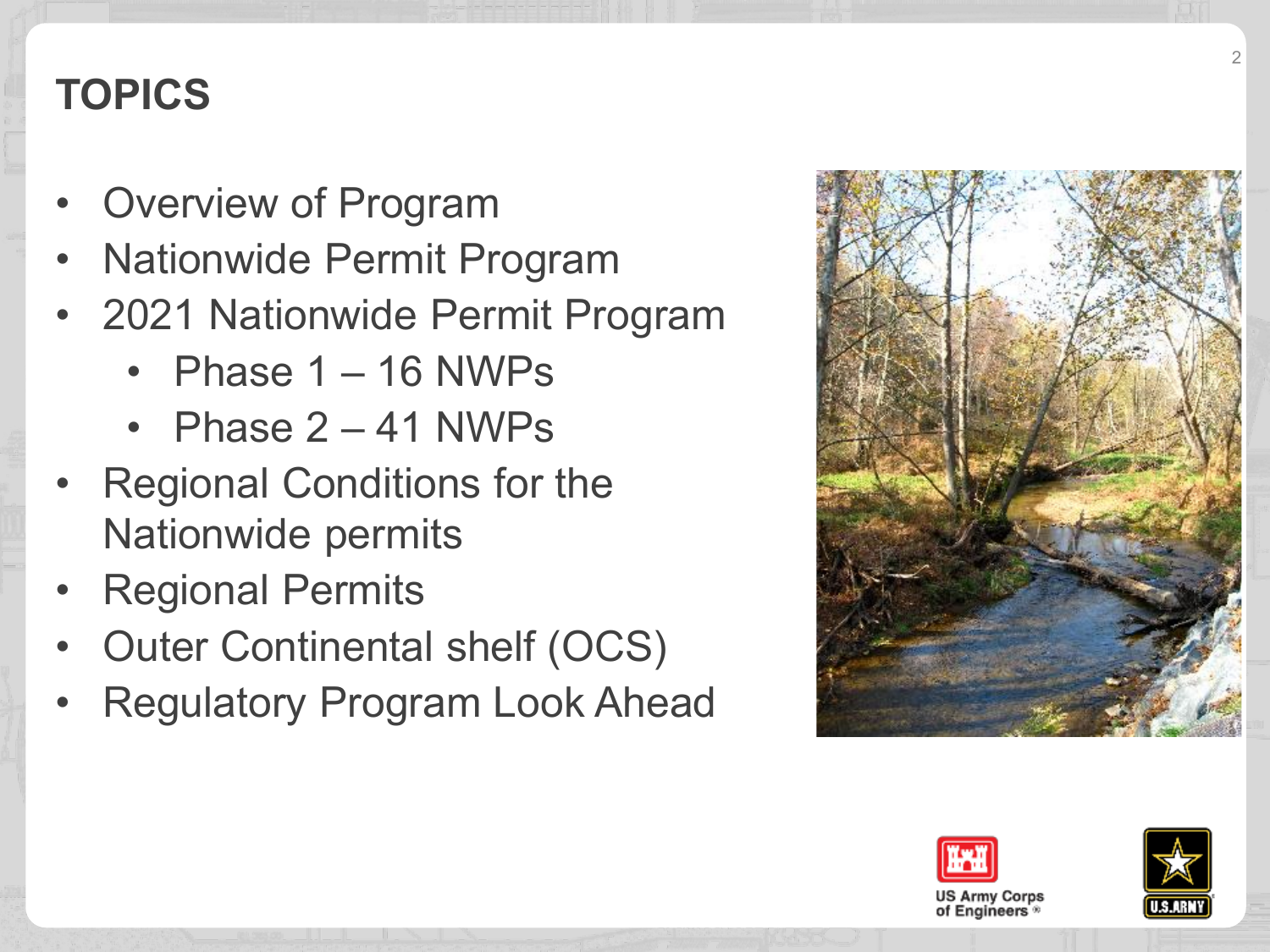To protect the Nation's aquatic resources, while allowing reasonable development through fair and balanced decisions.





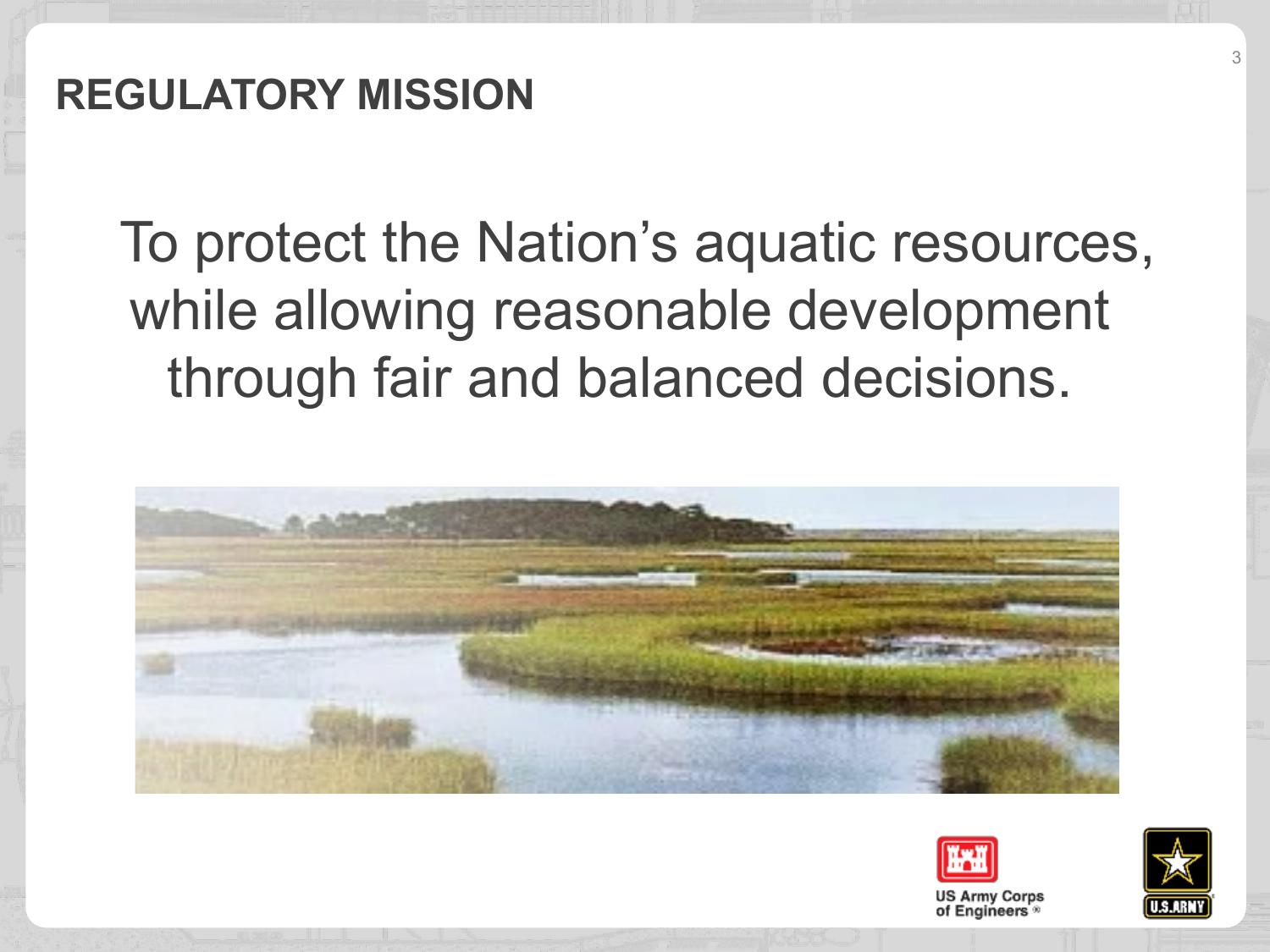# **AUTHORITIES** <sup>4</sup>

#### **Section 10 Rivers and Harbors Act of 1899**

Regulate the obstruction or alteration of navigable waters

- Constructing structures in, over, under navigable waters
- Excavation/dredging
- Depositing material
- Any other work that affects the course, location, condition, or capacity of navigable waters
- Also applies to the construction of artificial islands, installations, and other devices located on the seabed on the outer continental shelf.

#### **Clean Water Act Section 404**

Corps regulates the discharge of dredged or fill material into waters of the U.S.

Not all waters are waters of the U.S.



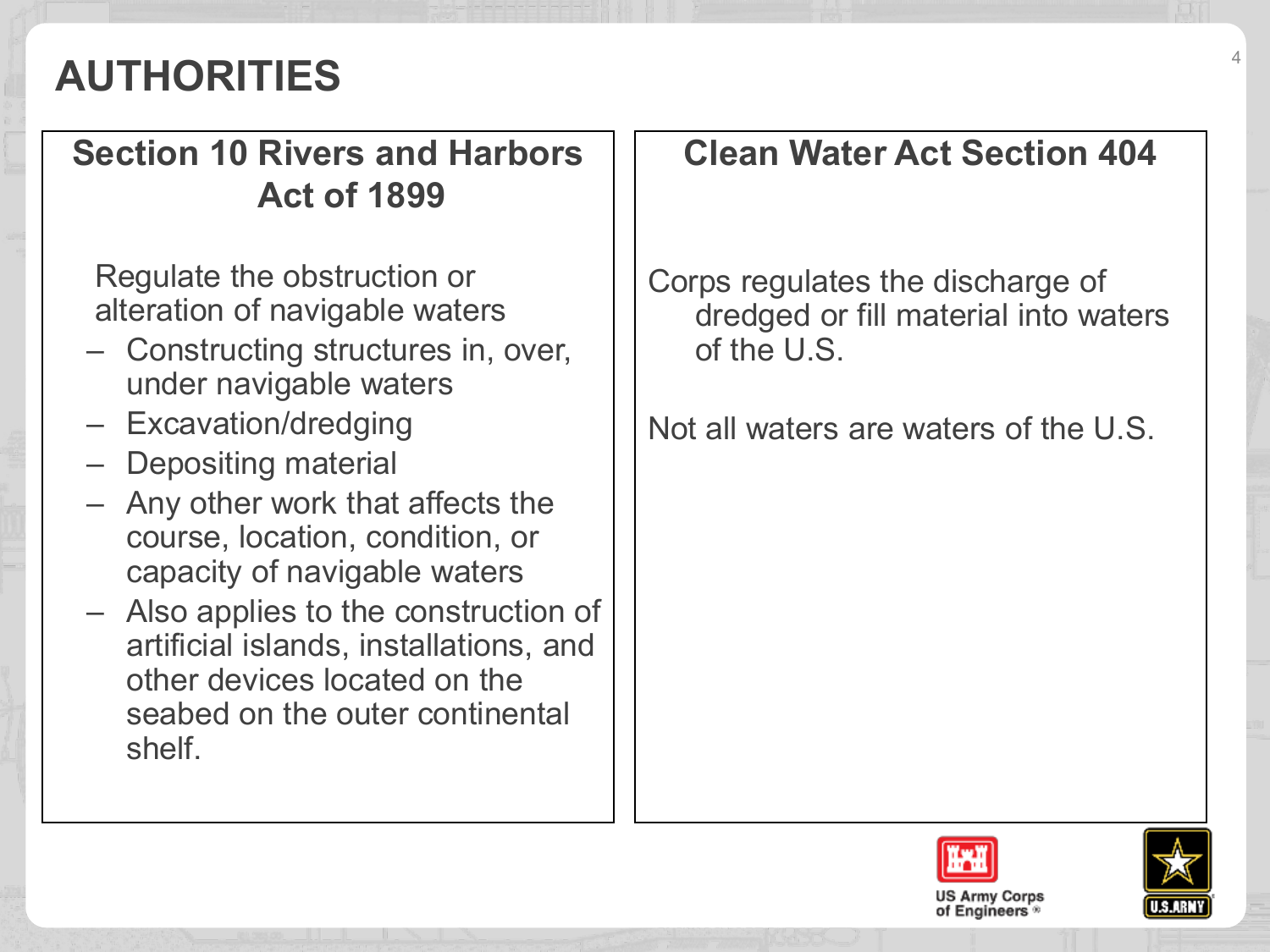### **PERMIT TYPES**

#### • **Individual Permits**

- Standard Permits
- Letters of Permission

## • **General Permits**

- Nationwide Permits
- Regional General Permits
- Programmatic General **Permits**





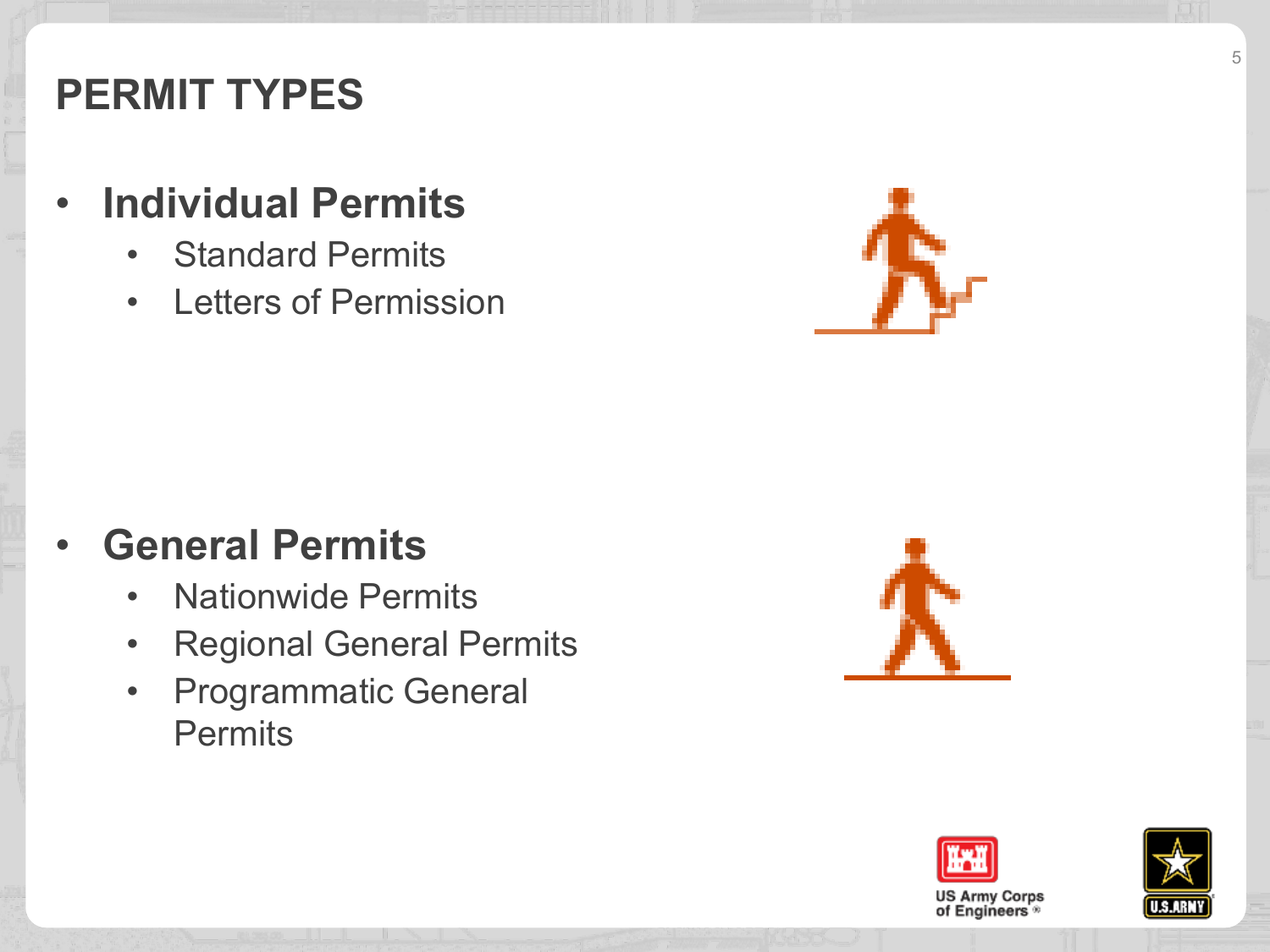# **NATIONWIDE PERMITS**

- Phase 1
	- 16 NWPs were renewed March 15, 2021
		- NWPs 12, 21, 29, 39, 40, 42, 43, 44, 48, 50, 51, 52, 55, 56, 57, 58
	- 32 General Conditions and Definitions
	- Construction under verifications under the 2017 versions of the 12 NWPs reissued will expire March 15, 2022.
- Phase 2 Coming Soon (before March 2022)
	- 41 NWPs
- Goal: Phase 1 and 2 NWPs will expire in March 2026

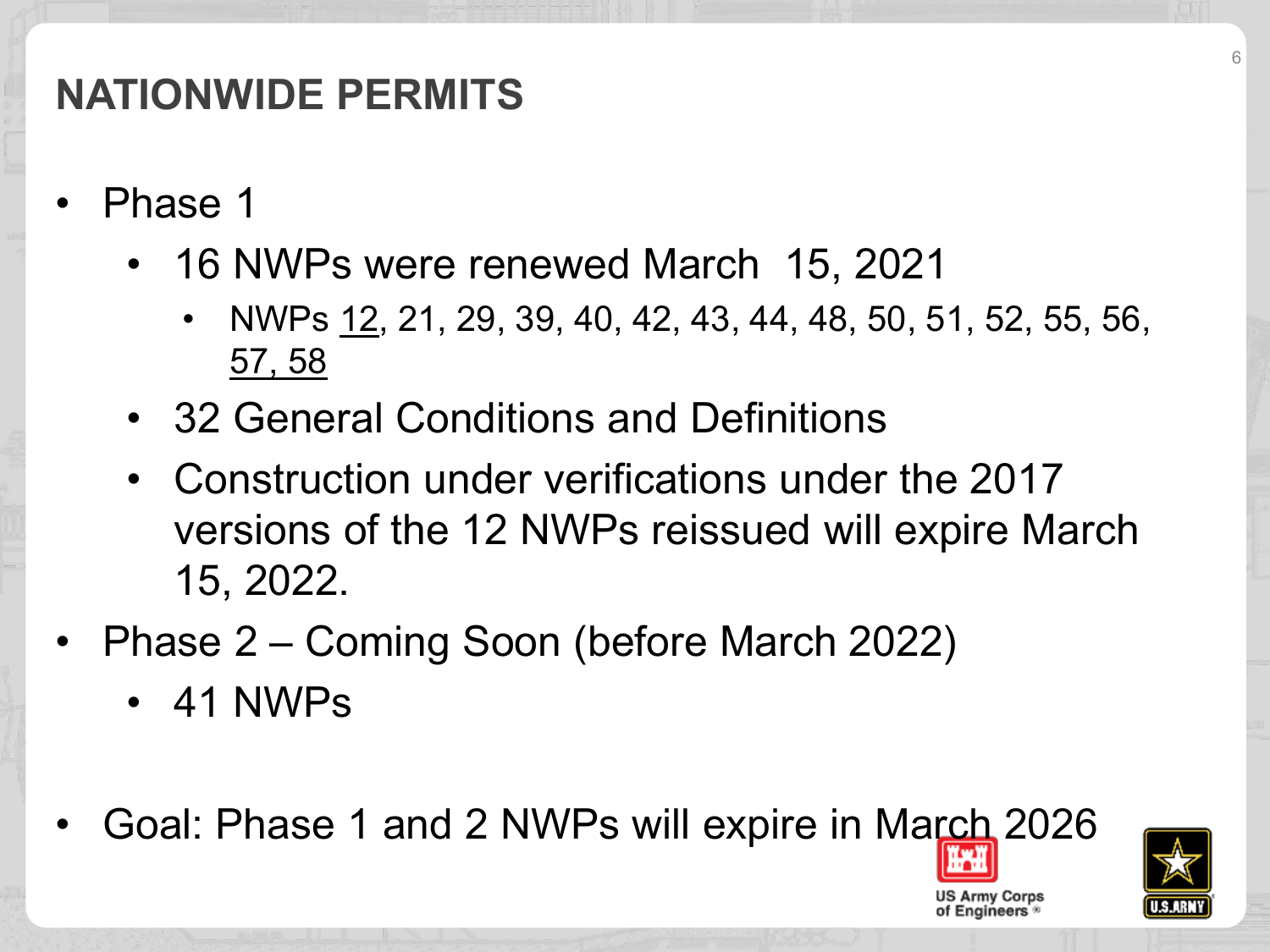# **PIPELINE NWP CHANGES**

Split Previous Utility Line NWP into 3 Separate NWPs:

- NWP 12 Oil or Natural Gas Pipelines
- NWP 57 Electric Utility Line and Telecommunications **Activities**
- NWP 58 Utility Line Activities for Water and Other **Substances**



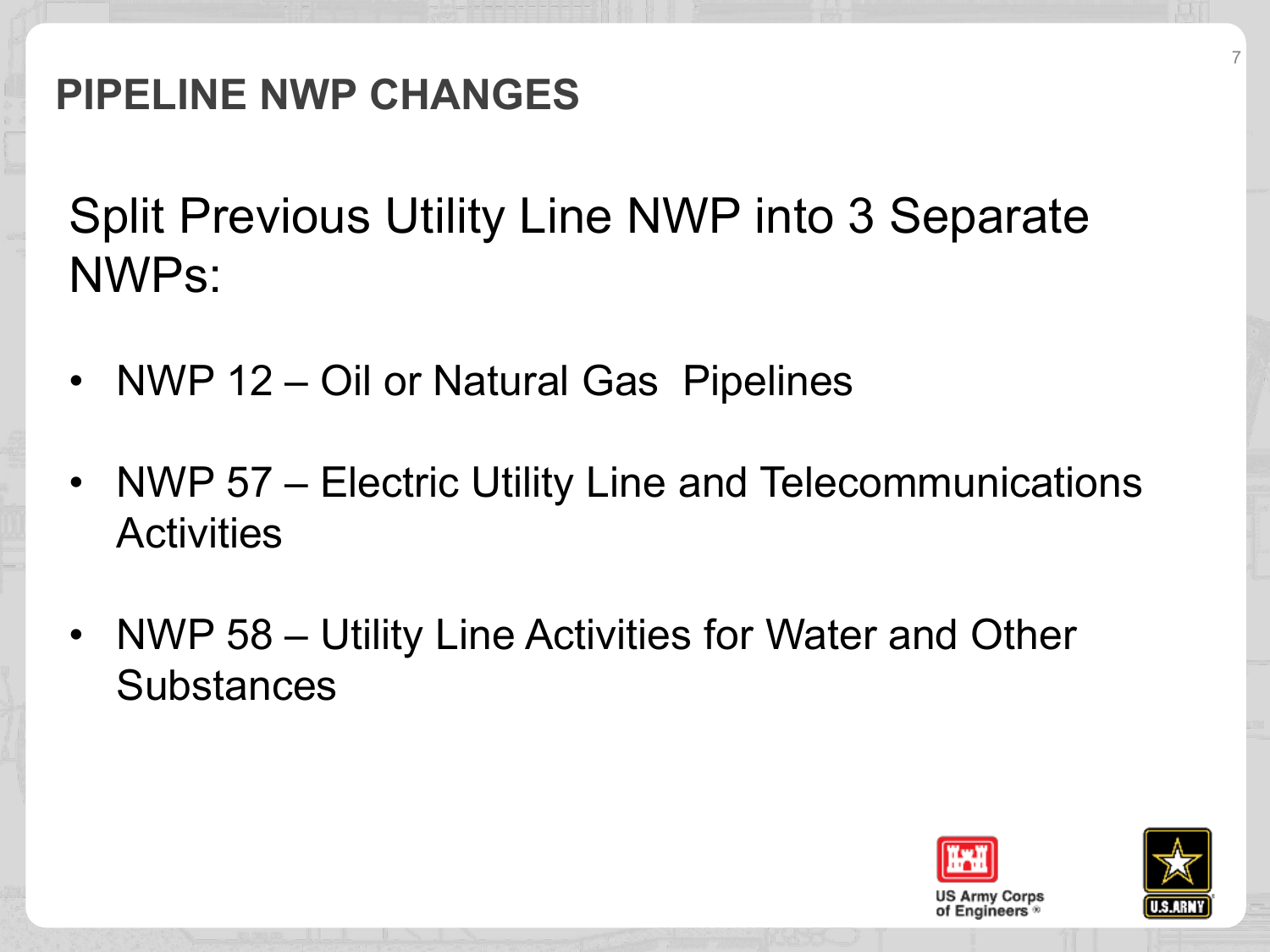# **NATIONWIDE PERMITS PRE-CONSTRUCTION NOTIFICATION (PCN)**

# No PCN (Non-Reporting)

Vs

# **PCN** (Reporting)

It's all about the thresholds.



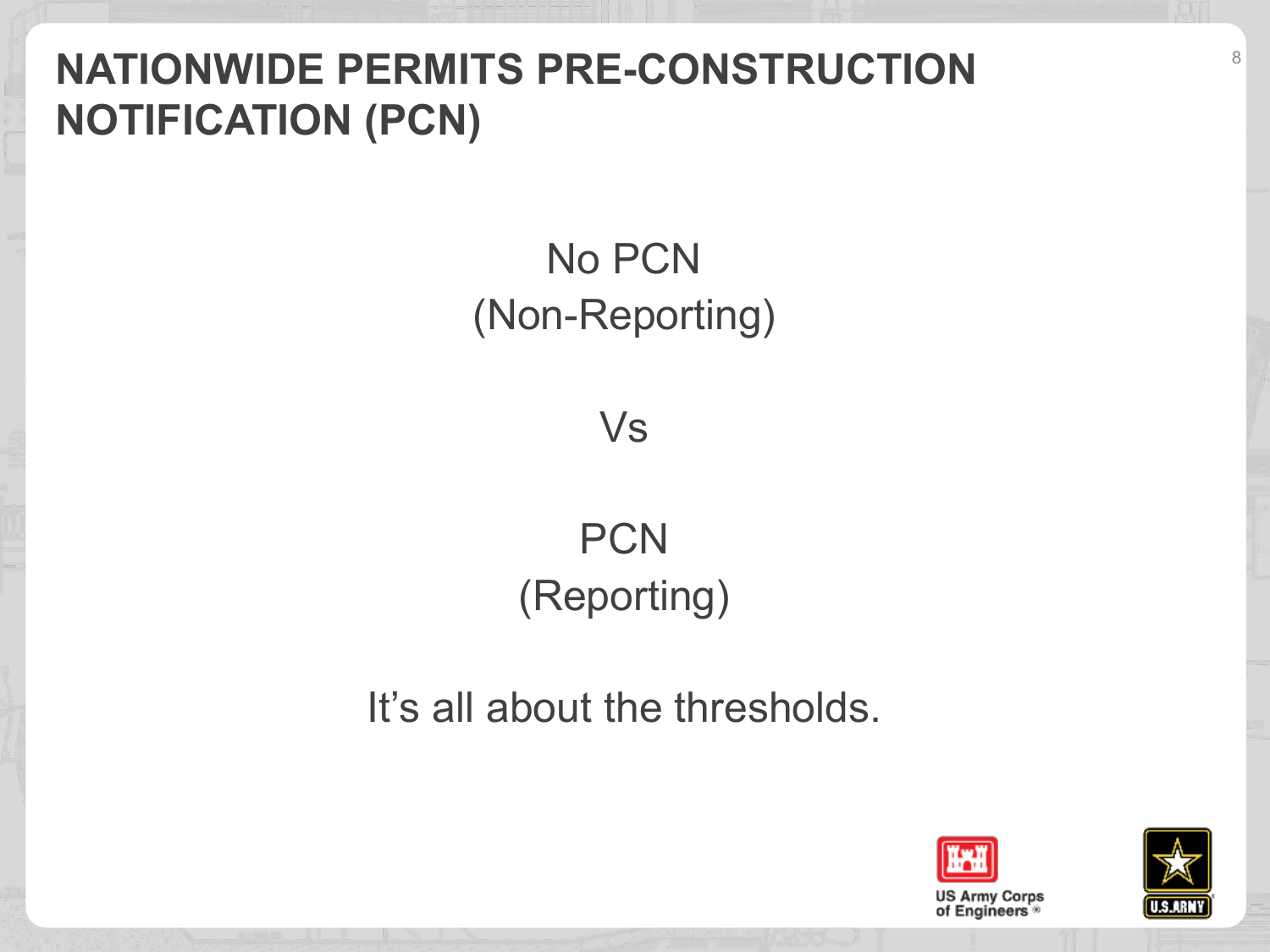# **NO PRE-CONSTRUCTION NOTIFICATION**

- A request does not need to be submitted by the project proponent to the Corps for confirmation that a particular activity is authorized by nationwide permit.
- The project proponent is responsible for assuring all terms and conditions of the nationwide permit have been met. Note: Endangered Species Act and National Historic Preservation Act





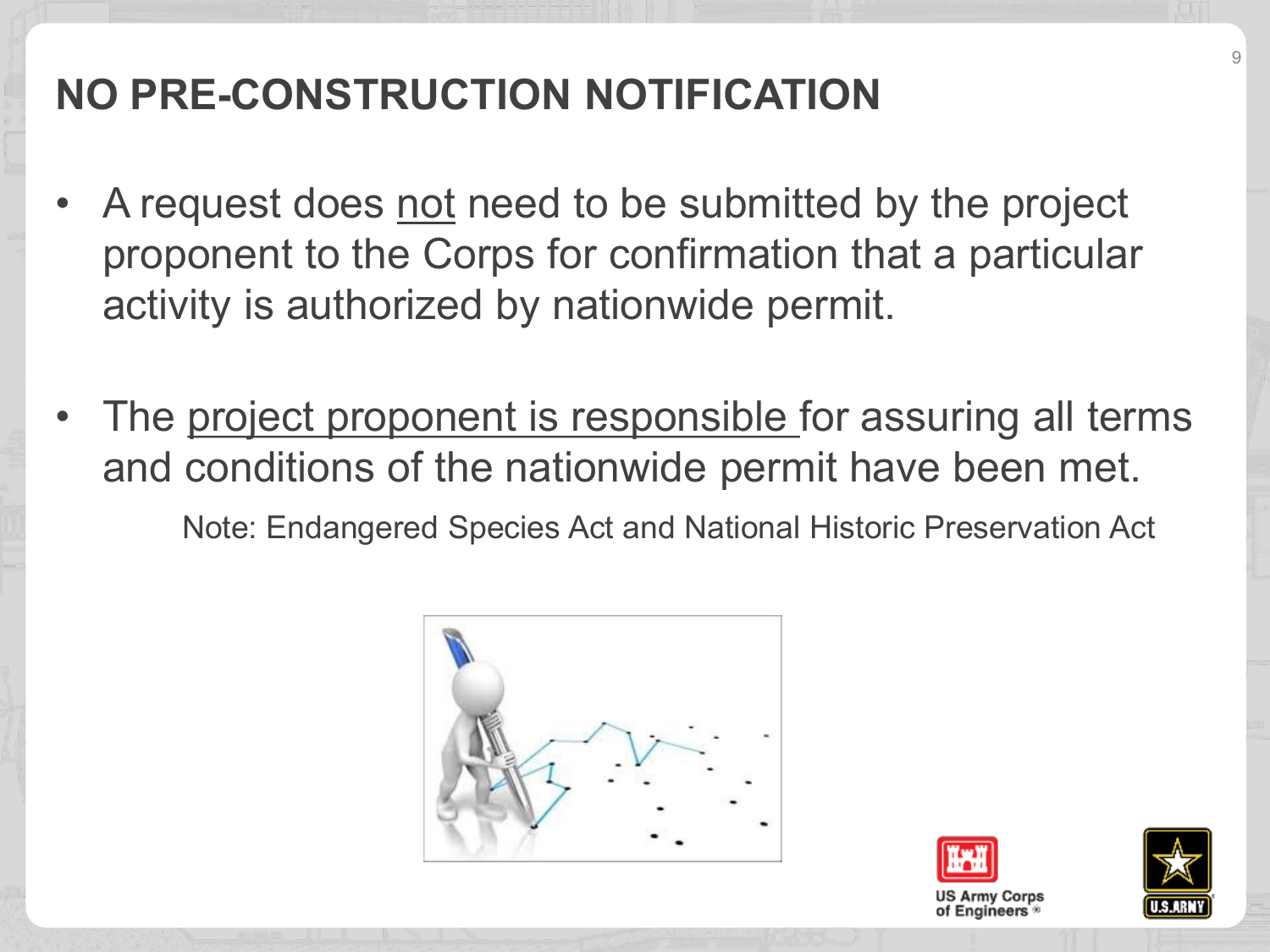# **PRE-CONSTRUCTION NOTIFICATION**

- Opportunity for district to review proposed NWP activity to determine eligibility for authorization
	- Will the proposed activity result in only minimal adverse environmental effects?
	- Does proposed activity comply with all applicable general and regional conditions?
	- Is compensatory mitigation or other mitigation required to ensure no more than minimal adverse environmental effects?
	- Are any consultations required?
		- Endangered Species Act Section 7
		- National Historic Preservation Act Section 106
		- Essential Fish Habitat provisions of the Magnuson-Stevens Fishery Conservation and Management Act







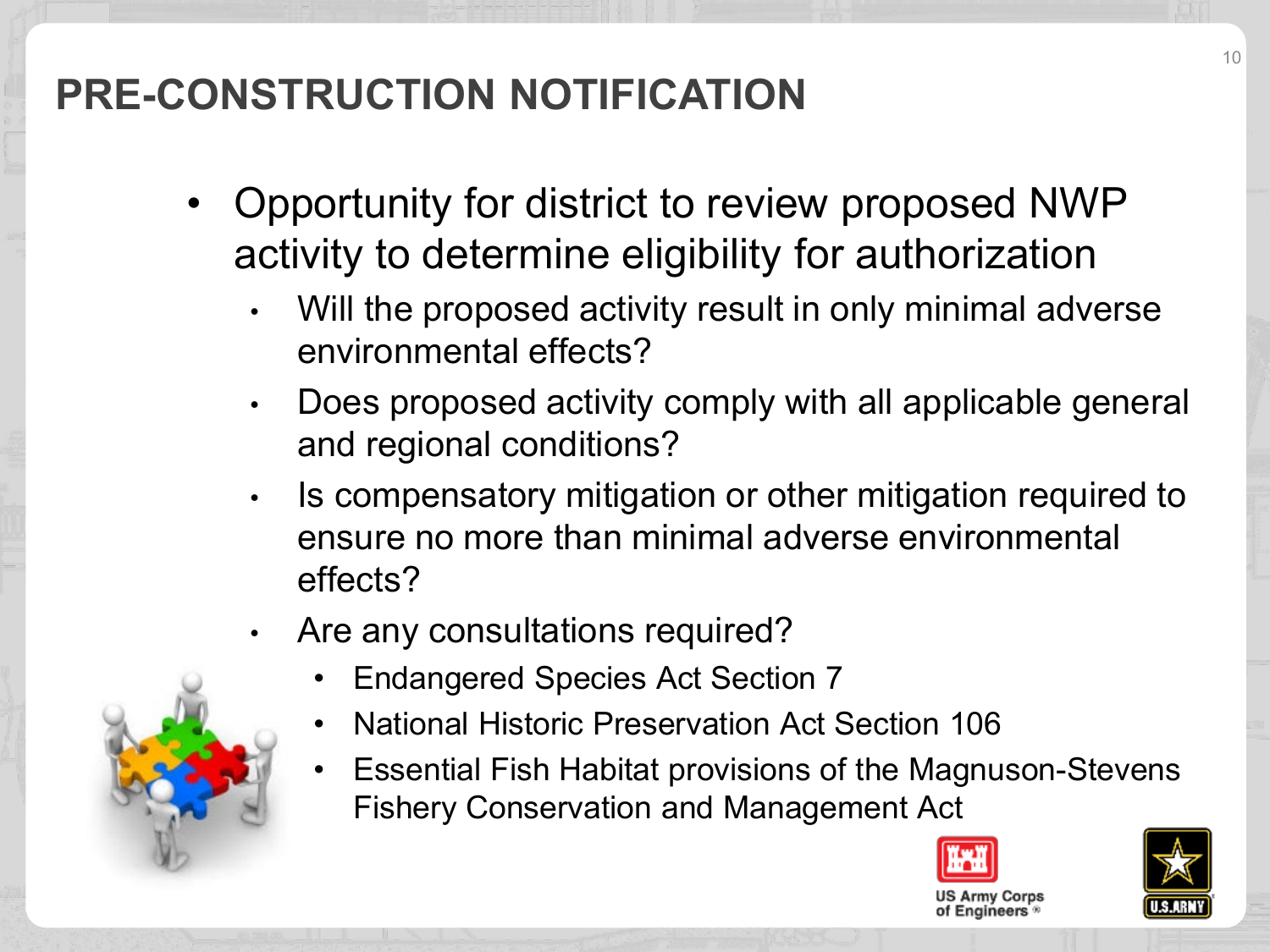# **ENDANGERED SPECIES ACT COMPLIANCE**

- Based on requirements of:
	- General condition 18, endangered species
		- For non-federal permittees, PCNs are required for proposed activities that might affect listed species or designated critical habitat
	- 33 CFR 330.4(f)
- Compliance with requirements of ESA section 7(a)(2)
	- No PCN Applicant must assure ESA compliance
	- PCN Corps assures ESA compliance
	- Activity-specific ESA section 7 consultations
- Applicant shall not begin the activity until notified by the Corps.



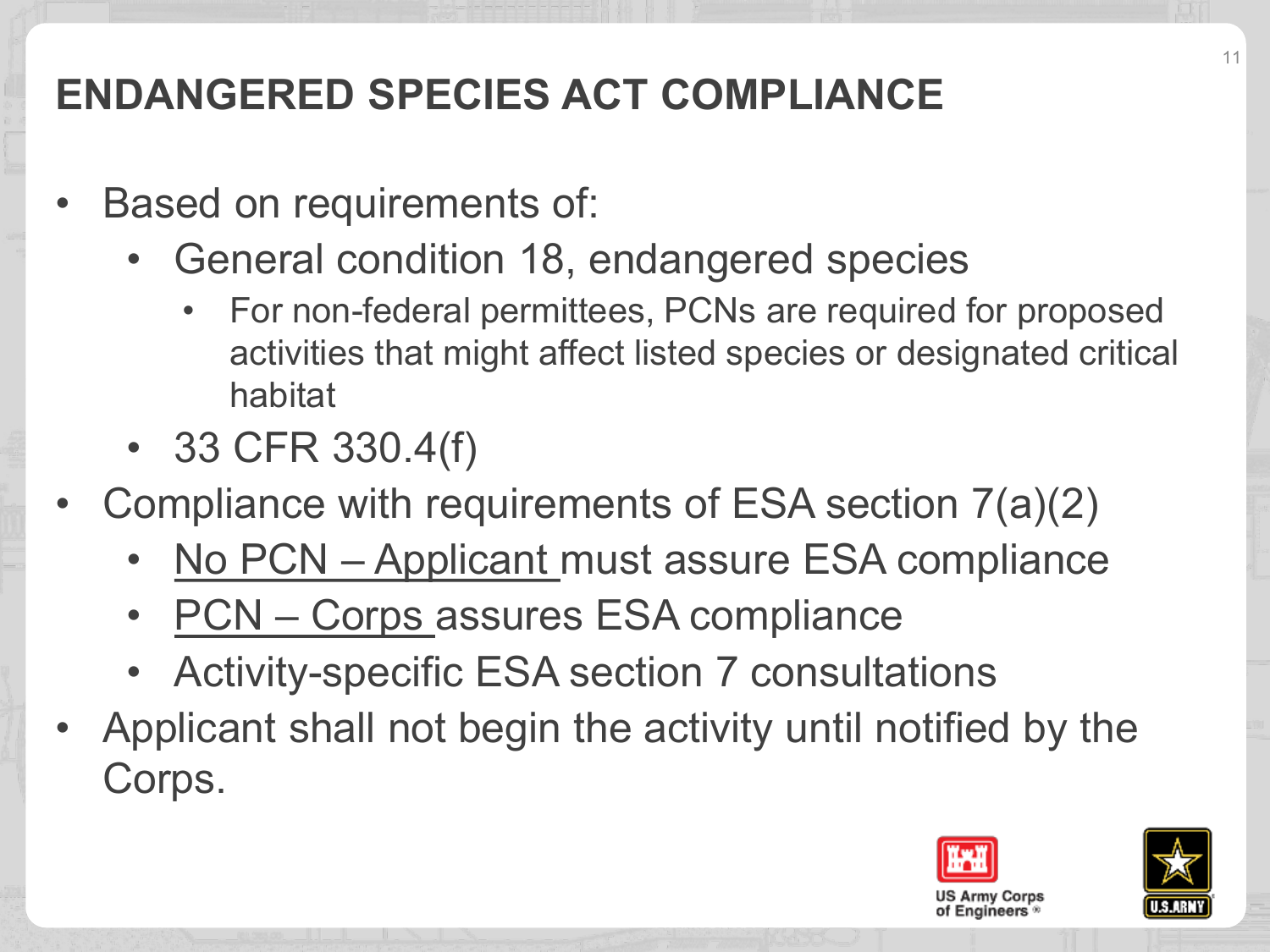# **NATIONAL HISTORIC PRESERVATION ACT COMPLIANCE**

- Based on requirements of:
	- General condition 20, historic properties
		- For non-federal permittees, PCNs are required for proposed activities that might have the potential to cause effects to historic properties
	- 33 CFR 330.4 $(g)$
- Compliance with requirements of NHPA section 106
	- No PCN Applicant must assure NHPA compliance
	- PCN Corps assures NHPA compliance
	- Activity-specific NHPA section 106 consultations
- Applicant shall not begin the activity until notified by the Corps.



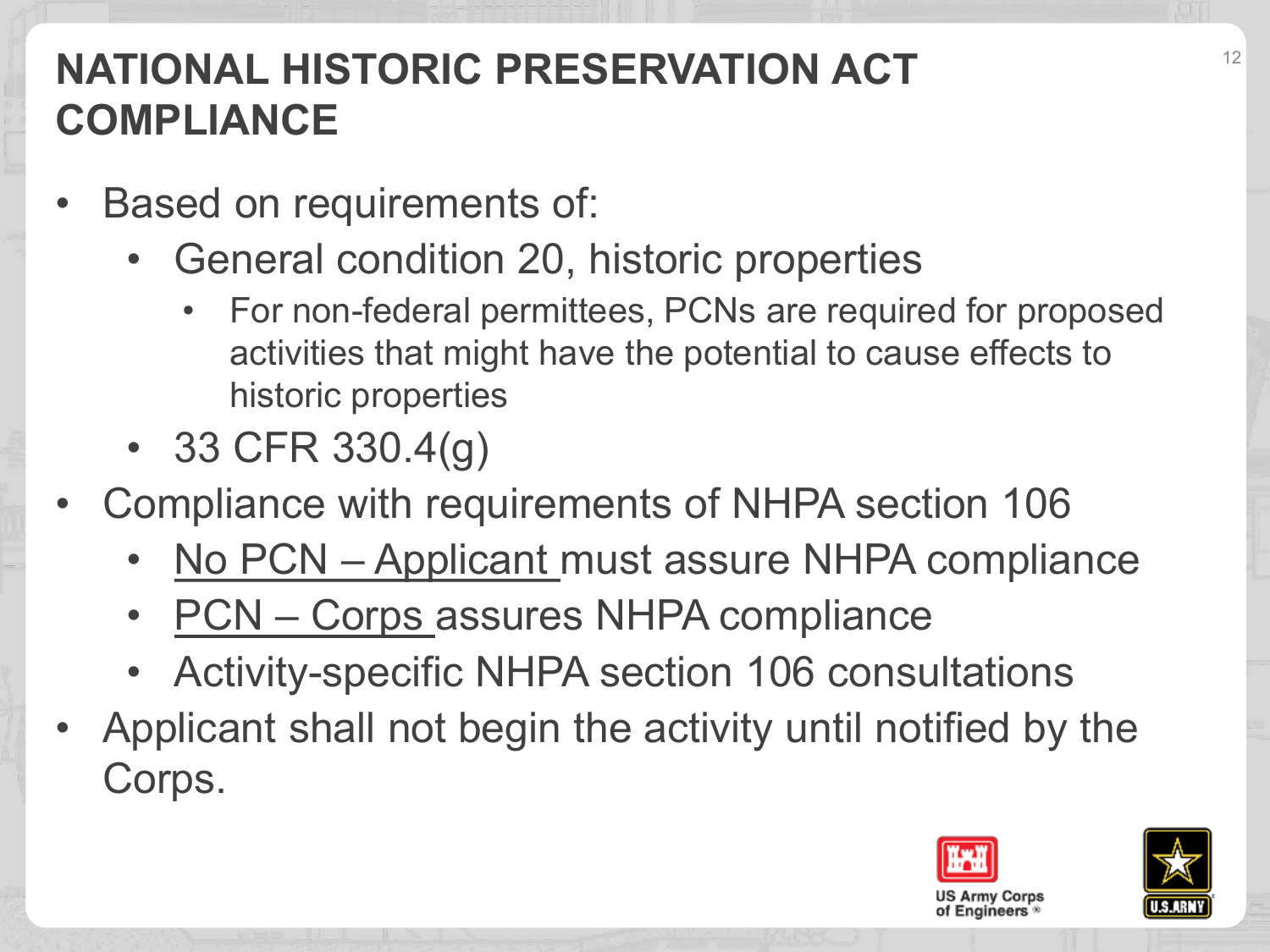# **2021 NATIONWIDE PERMITS AND GENERAL CONDITIONS HIGHLIGHTS**



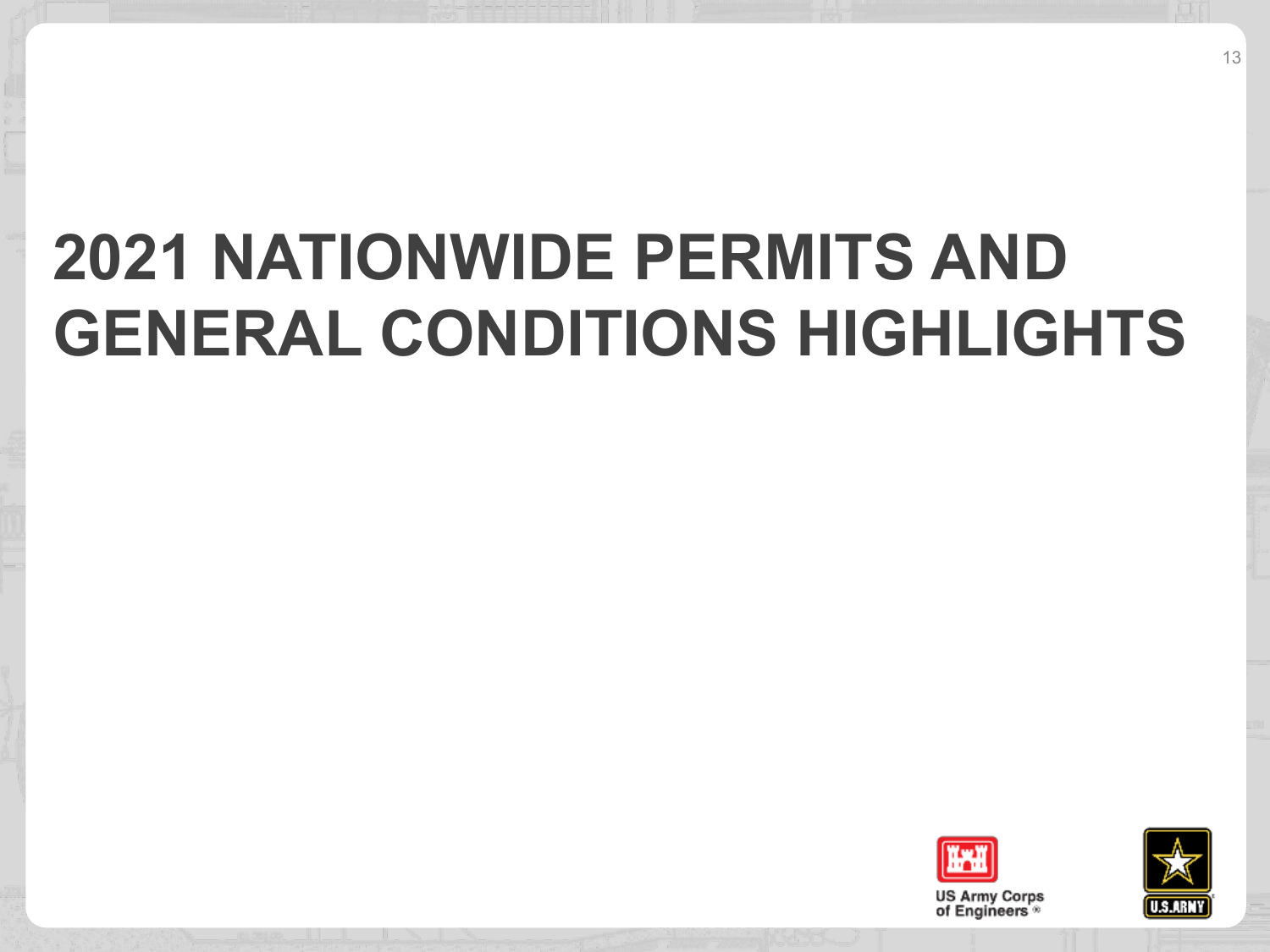## **NWP 3 – MAINTENANCE**

- (a) Authorizes the repair, rehabilitation, replacement, or removal of previously authorized structures or fills
- Limits:
	- Minor changes to conform to current construction practices, materials, current construction codes, and regulatory requirements





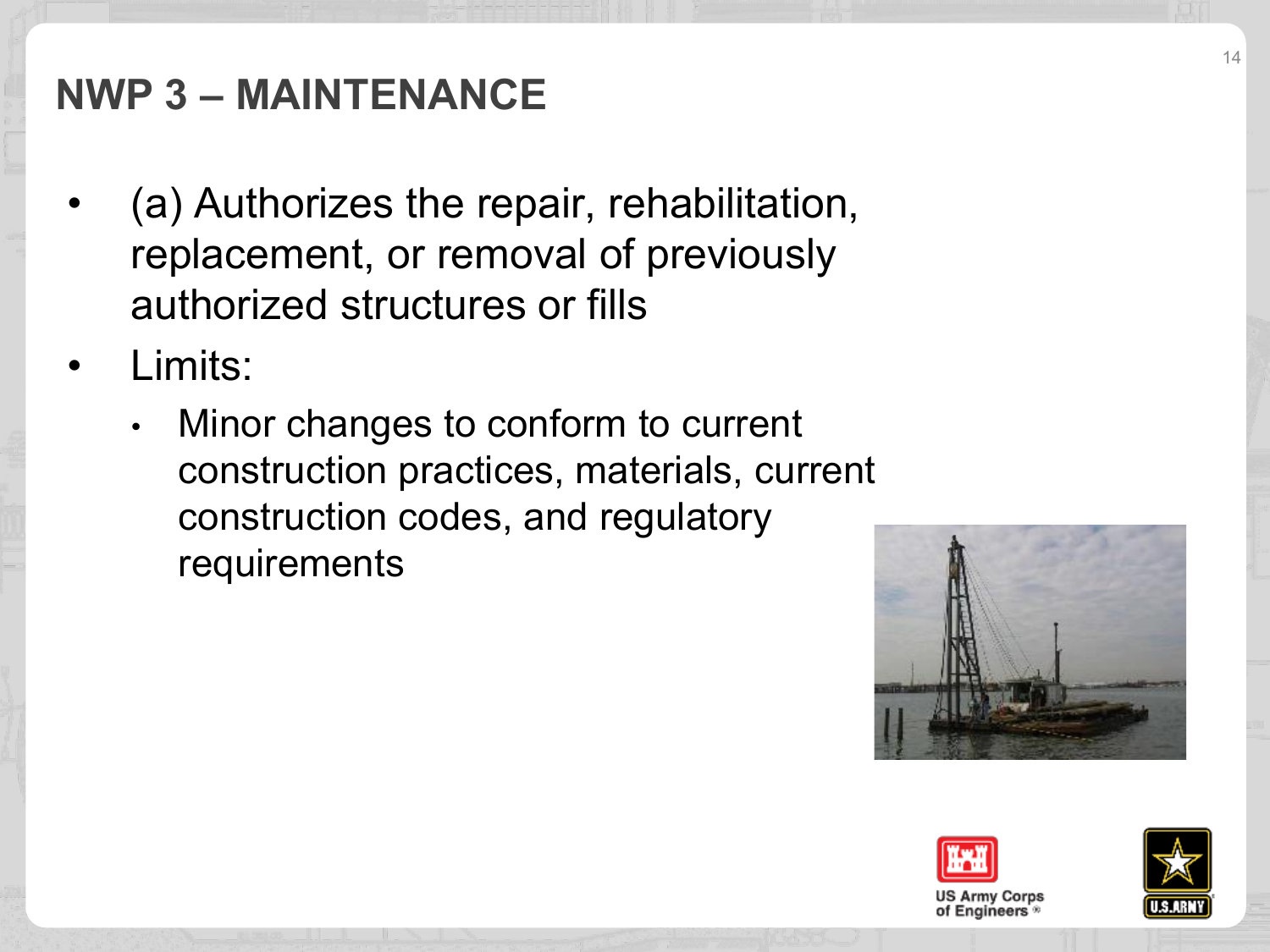# **NWP 12 – OIL OR NATURAL GAS PIPELINES**

- Authorizes crossings of jurisdictional waters and wetlands for oil and natural gas pipelines and associated facilities
- Limits Regarding Loss of Waters of US:



- $\cdot$   $\frac{1}{2}$ -acre limit for each single and complete project
	- $\cdot$   $\frac{1}{2}$ -acre of non-tidal waters for substations
	- ½-acre of non-tidal waters for access road crossings



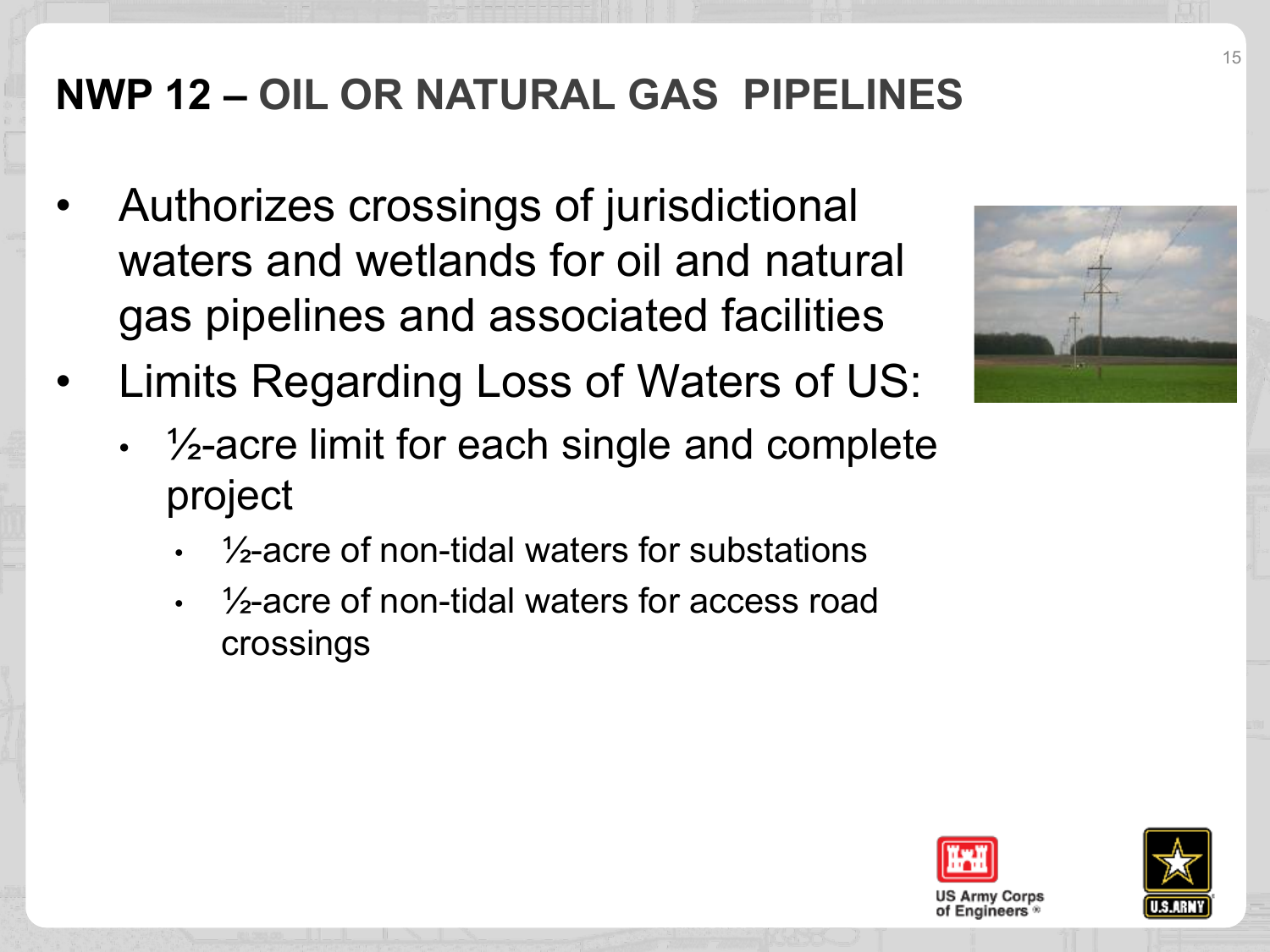# **NWP 57 – ELECTRIC UTILITY LINE AND TELECOMMUNICATIONS ACTIVITIES**

- Authorizes crossings of jurisdictional waters and wetlands for electric utility lines, telecommunication lines, and facilities
- Limits Regarding Loss of Waters of US:
	- $\cdot$   $\frac{1}{2}$ -acre limit for each single and complete project
		- ½-acre of non-tidal waters for substations
		- ½-acre of non-tidal waters for access road crossings



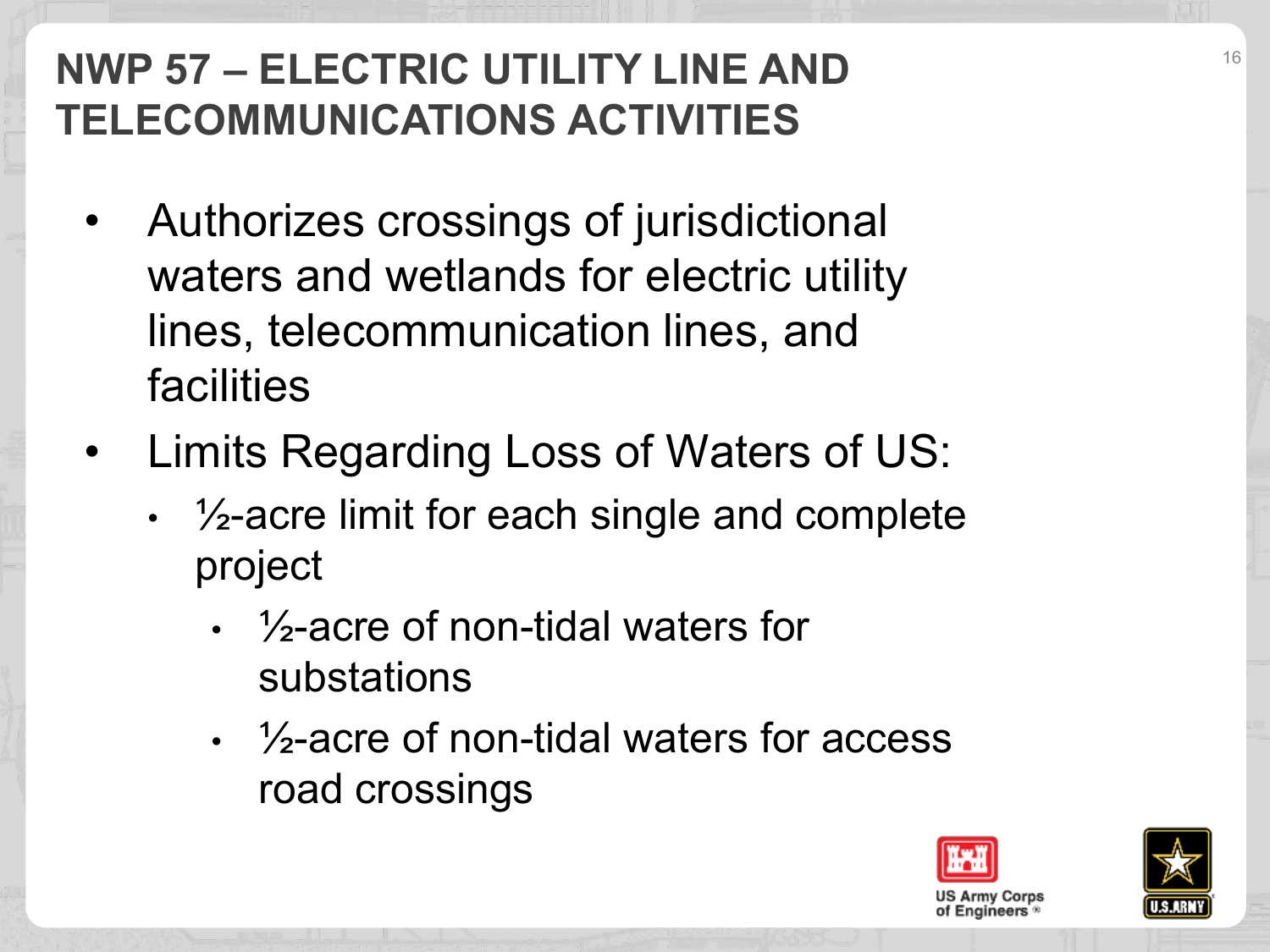# **NWP 58 – UTILITY LINE ACTIVITIES FOR WATER AND OTHER SUBSTANCES**

- Authorizes crossings of jurisdictional waters and wetlands for utility lines for water and other substances, and facilities
- Limits Regarding Loss of Waters of US:
	- $\cdot$   $\frac{1}{2}$ -acre limit for each single and complete project
		- ½-acre of non-tidal waters for substations
		- $\frac{1}{2}$ -acre of non-tidal waters for access road crossings



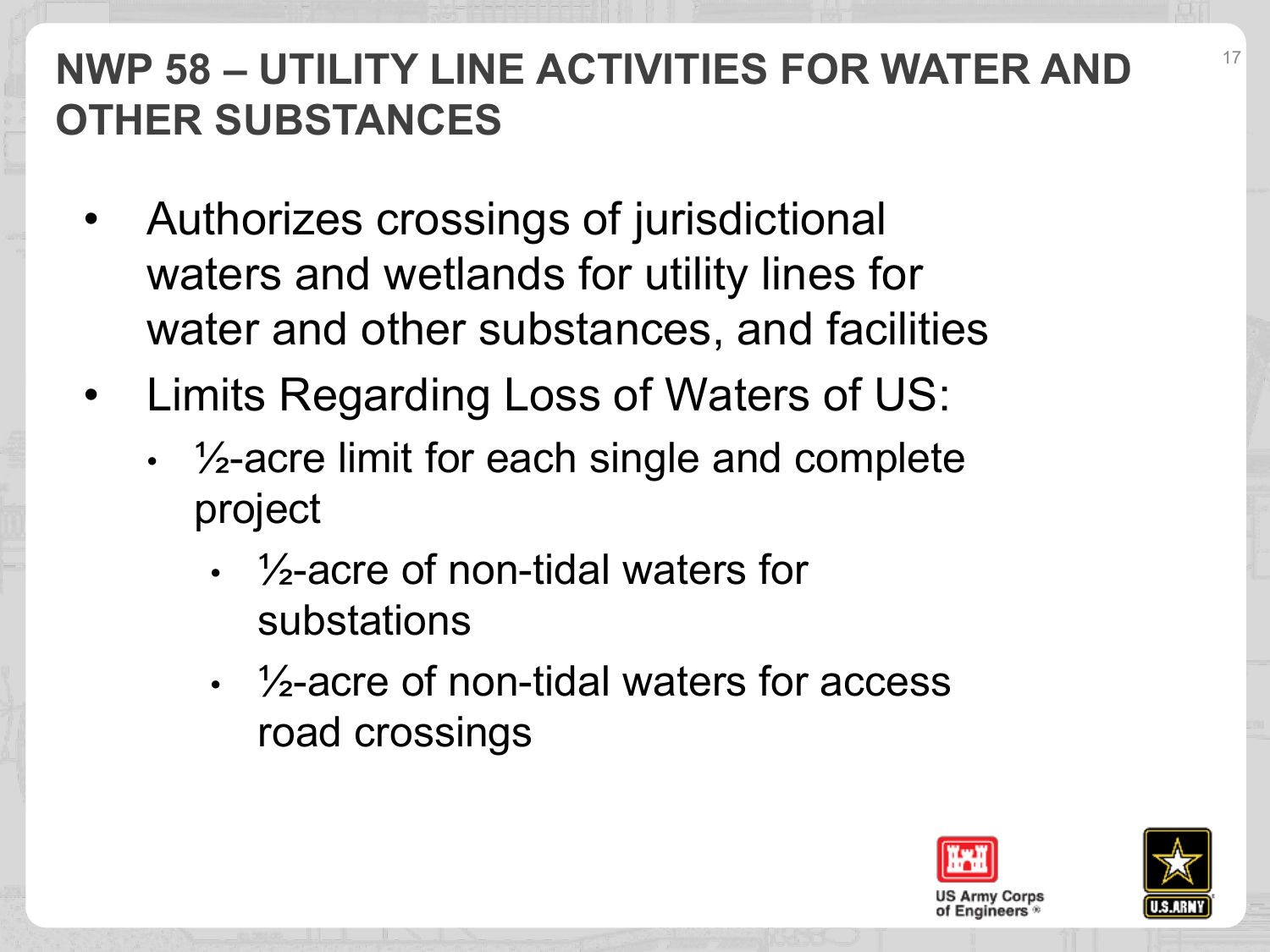# **UTILITY LINE PCN**

NWP 12, 57, 58:

• A section 10 permit is required

NWP 12, 57, 58:

• The discharge will result in the loss of greater than 1/10 - acre of waters of the United States

#### NWP 12:

• Overall project that is greater than 250 miles in length and the project purpose is to install new pipeline



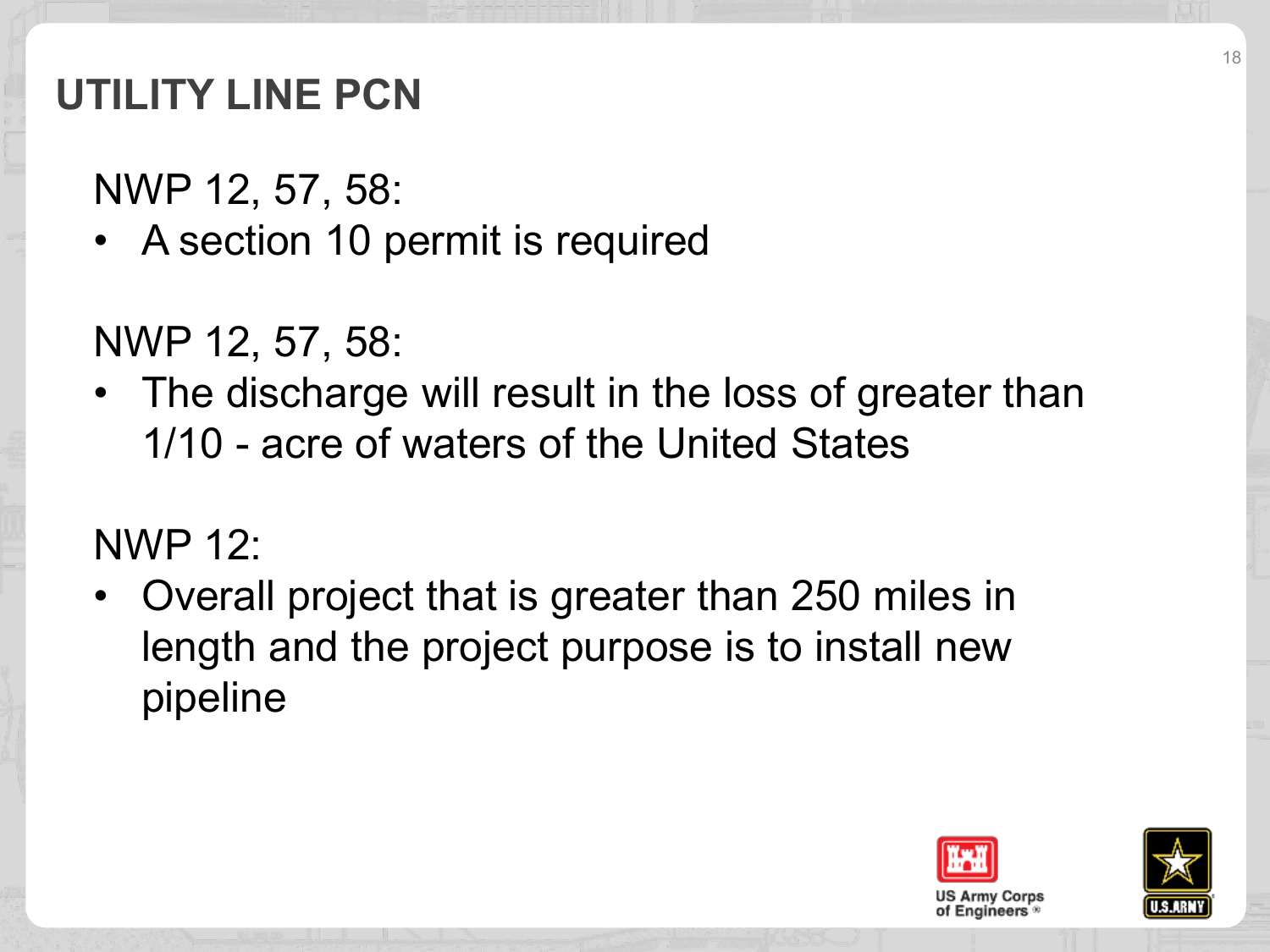## **PRE-AMBLE – OIL/NATURAL GAS VS OTHER SUBSTANCES**

Oil or Natural gas pipeline: Considers the wide variety of products that may be derived from oil or natural gas and transported in these pipelines, such as: gasoline, jet fuel, diesel fuel, heating oil, petrochemical feedstocks, waxes, lubricating oils, and asphalt.

Nationwide permit 58 can be used to authorize pipeline activities that require DA authorization and are used to convey hydrogen, methanated hydrogen, or carbon dioxide.



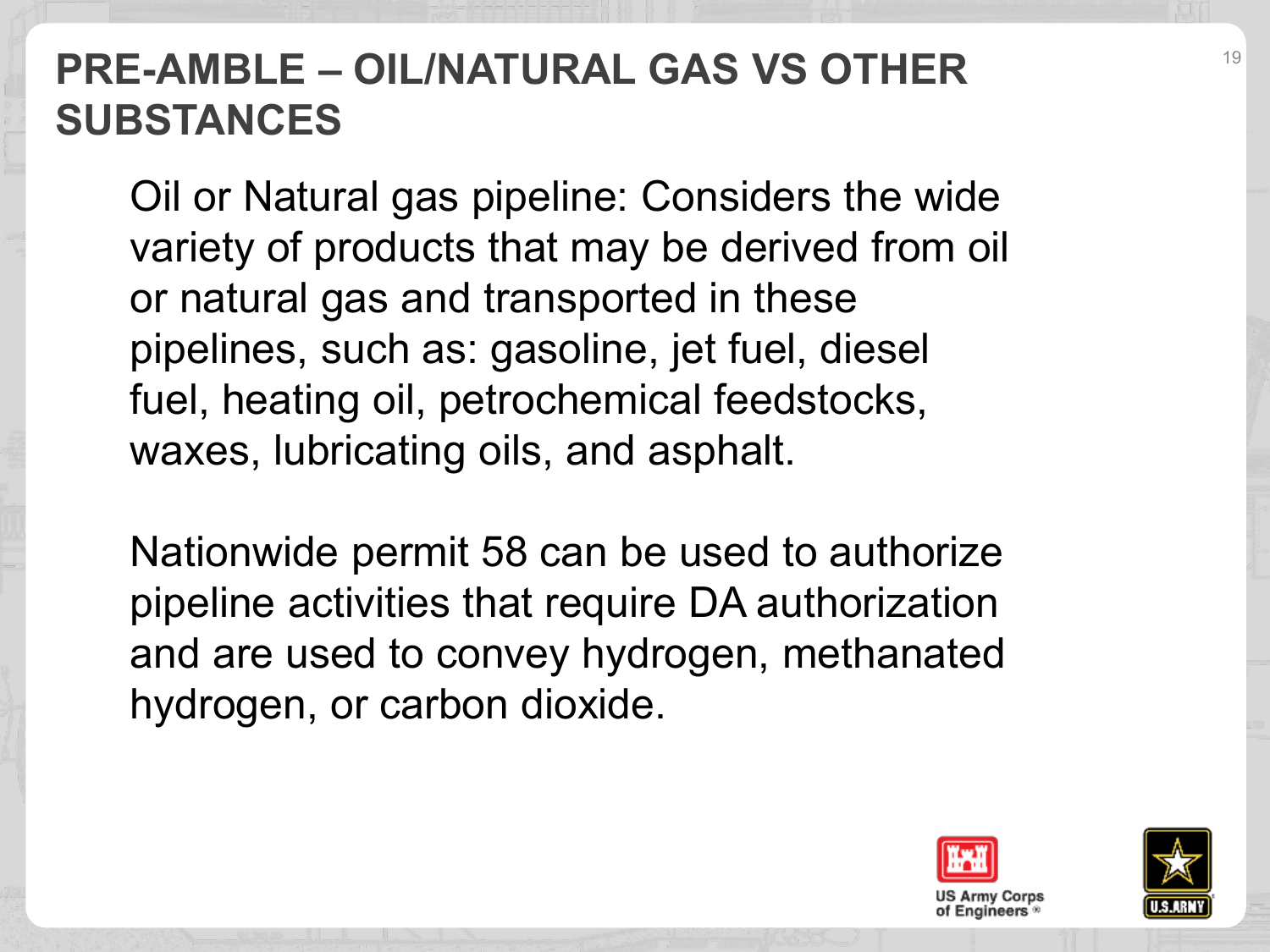# **GC 18 – ENDANGERED SPECIES**

- Define "direct effects" and "indirect effects" to assist in Endangered Species Act compliance
	- Direct effects are immediate effects on listed species and critical habitat caused by NWP activity
	- Indirect effects are effects on listed species and critical habitat caused by NWP activity that occur later in time, and are reasonably certain to occur
- Clarified that other federal agencies are responsible for their own compliance with the Endangered Species Act
- District engineer may add permit conditions for Endangered Species Act compliance
- May use ESA section 10(a)(1)(B) incidental take permit to fulfill requirements of this general condition and the ESA



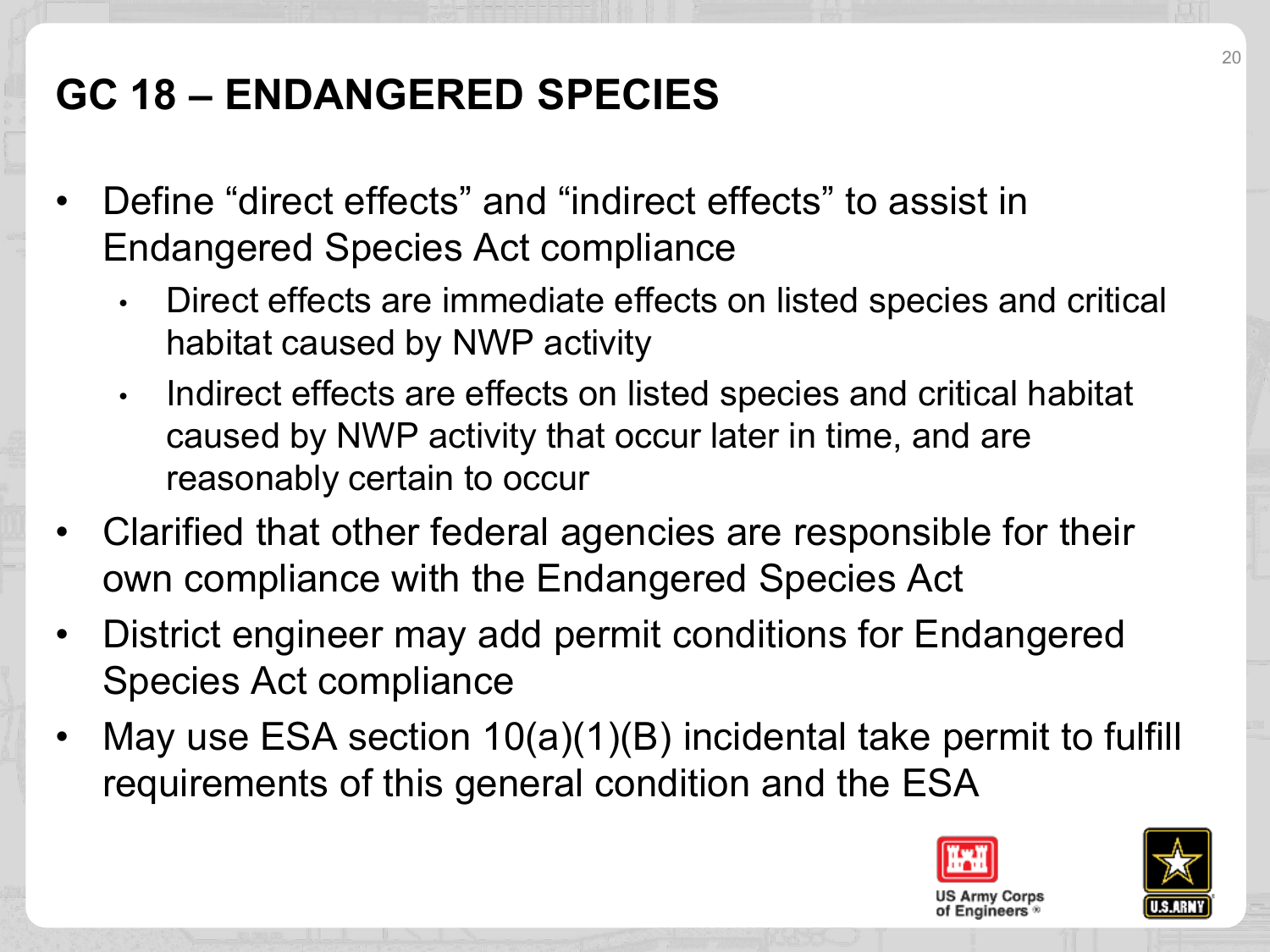# **GC 20 – HISTORIC PROPERTIES**

- Revised text of general condition to be more consistent with threshold for National Historic Preservation Act section 106 consultation:
	- "May have the potential to cause effects to historic properties"
- Added designated tribal representative to list of sources for assistance for obtaining information on the potential presence of historic properties
- Clarified when section 106 consultation is conducted:
	- NWP activities where there are "no historic properties affected," or that have "no adverse effects" or "adverse effects" on historic properties





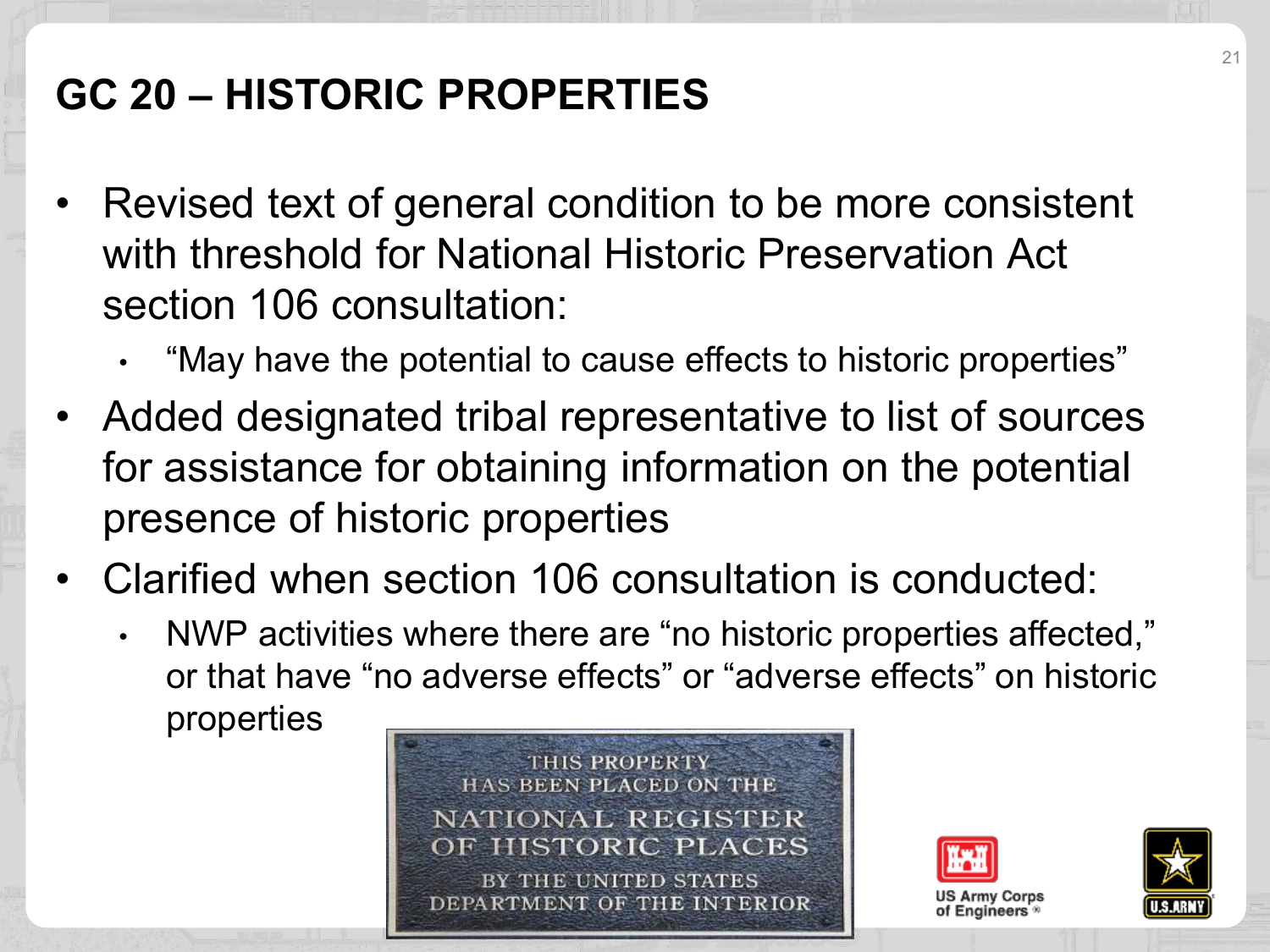# **GC 31 – ACTIVITIES AFFECTING STRUCTURES OR WORKS BUILT BY THE UNITED STATES**

- Any NWP activity that also requires a Section 408 permission from the Corps requires notification to the Corps district
- Activity is not authorized by NWP until after the Corps issues the 408 permission, and the district issues the NWP verification





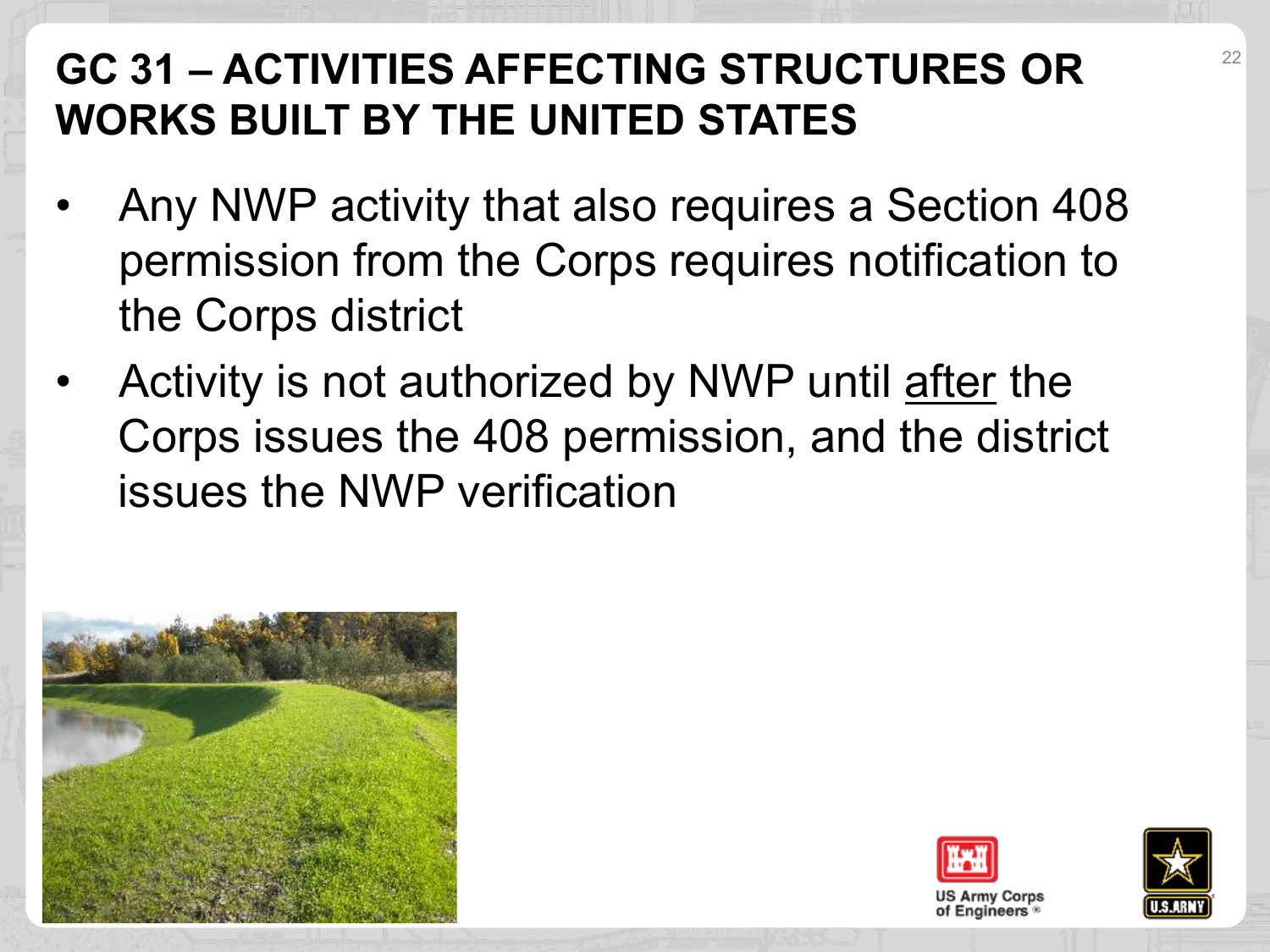# **GC 32 – PRE-CONSTRUCTION NOTIFICATION**

- Corps' review process
	- Retained 30-day completeness review period
	- Retained 45-day verification decision period
- Content of pre-construction notification:
	- Specify the NWP(s) the project proponent wants to use
	- Describe mitigation measures intended to reduce adverse environmental effects
	- For linear projects, clarify that notification must identify other crossings of waters of the United States that require Corps authorization, including those authorized by general permit that do not require pre-construction notification
	- For linear projects, the notification must also include the quantity of losses of aquatic resources for each single and complete crossing of those waters and wetlands



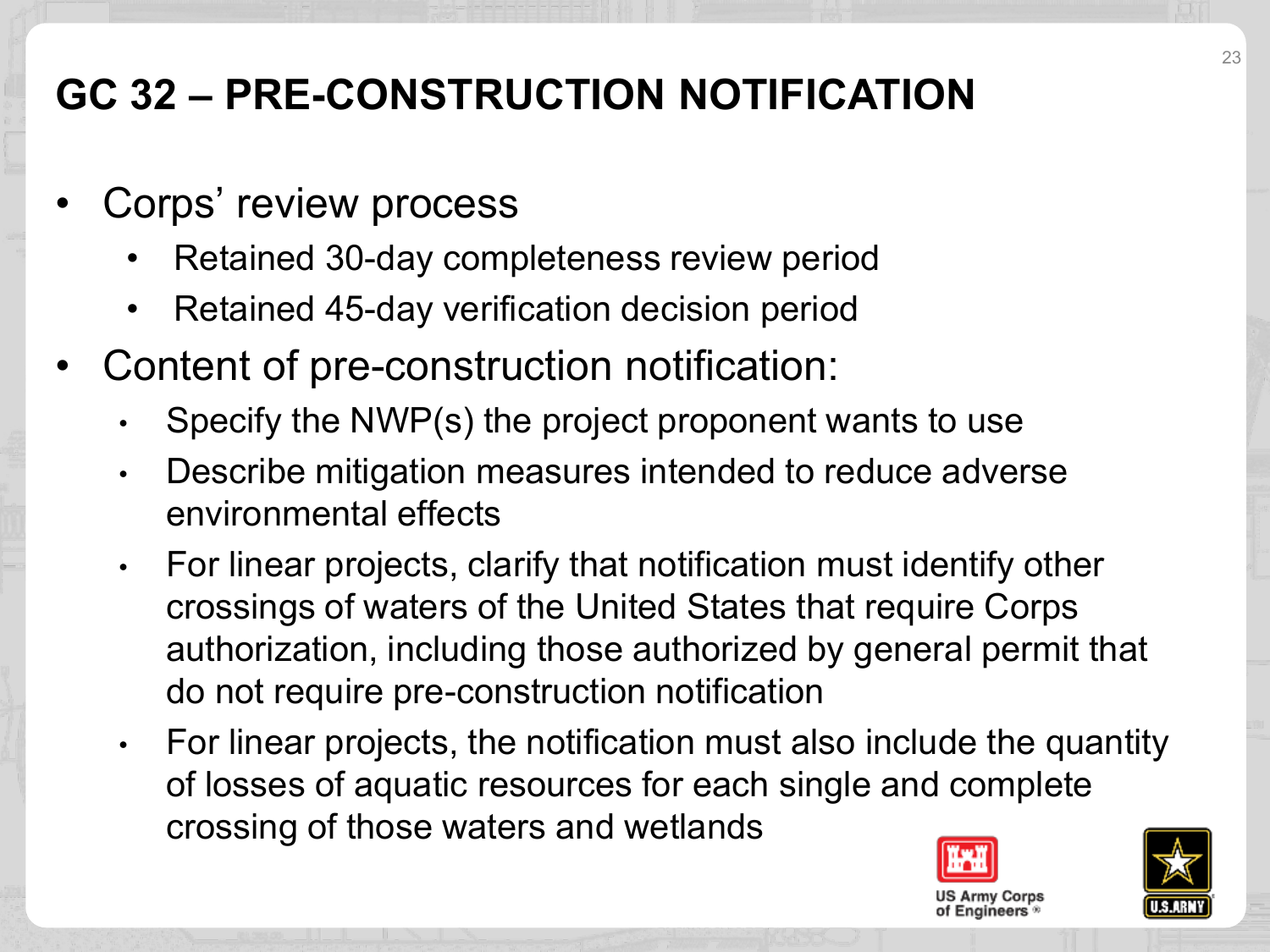# **REGIONAL CONDITIONS FOR THE NATIONWIDE PERMITS**



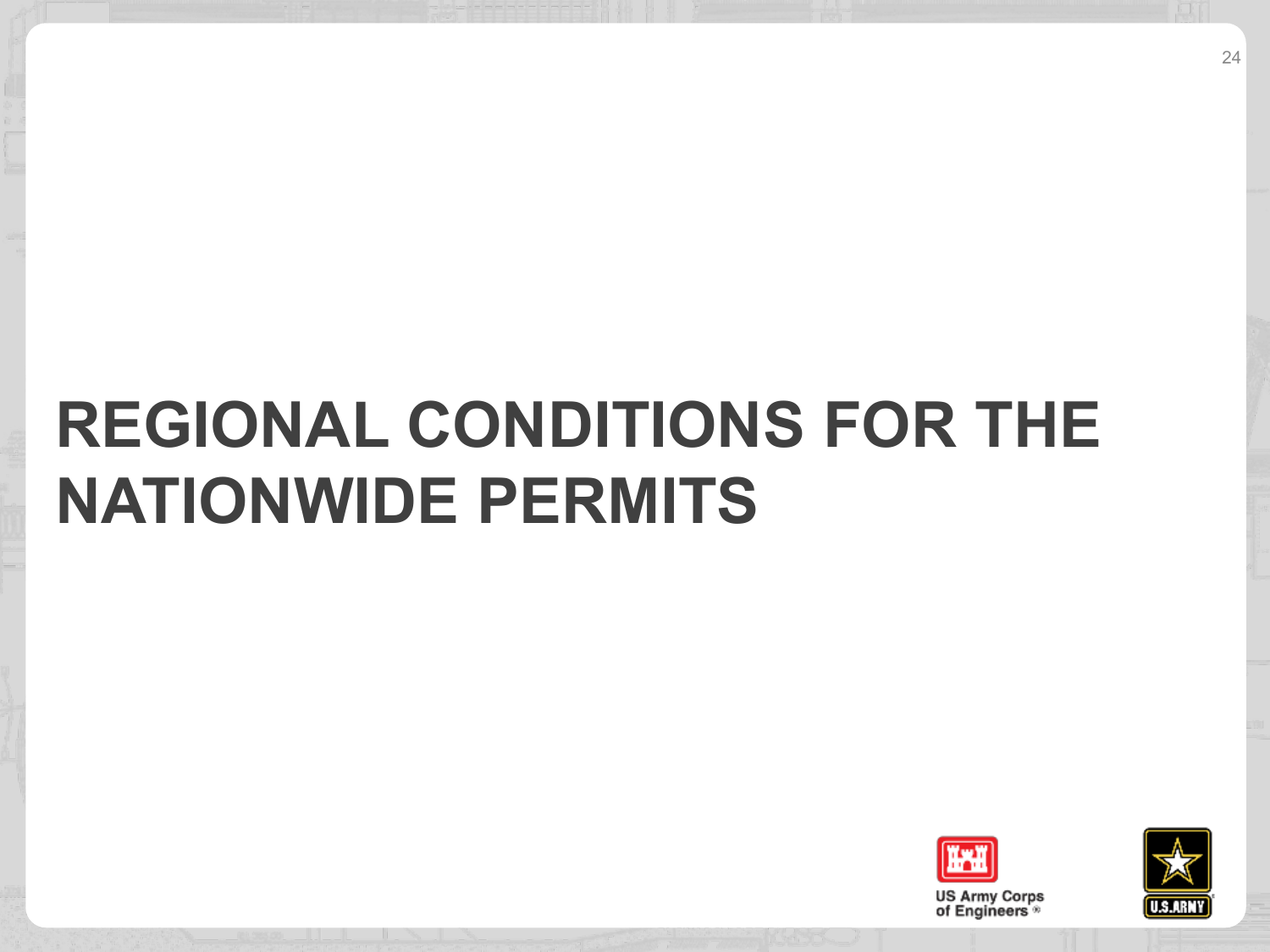# **REGIONAL CONDITIONS FOR NWP**

Phase 1 – 2021-A Texas Regional Conditions

- 16 NWPs: 12, 21, 29, 39, 40, 42, 43, 44, 48, 50, 51, 52, 55, 56, 57, 58
- Issued: March 15, 2021

Phase 2 – 2021-Combined Texas Regional Conditions

- All NWPs
- Coming Soon

https://www.swg.usace.army.mil/Missions/Regulatory/Permits/Nationwide-General-Permits/





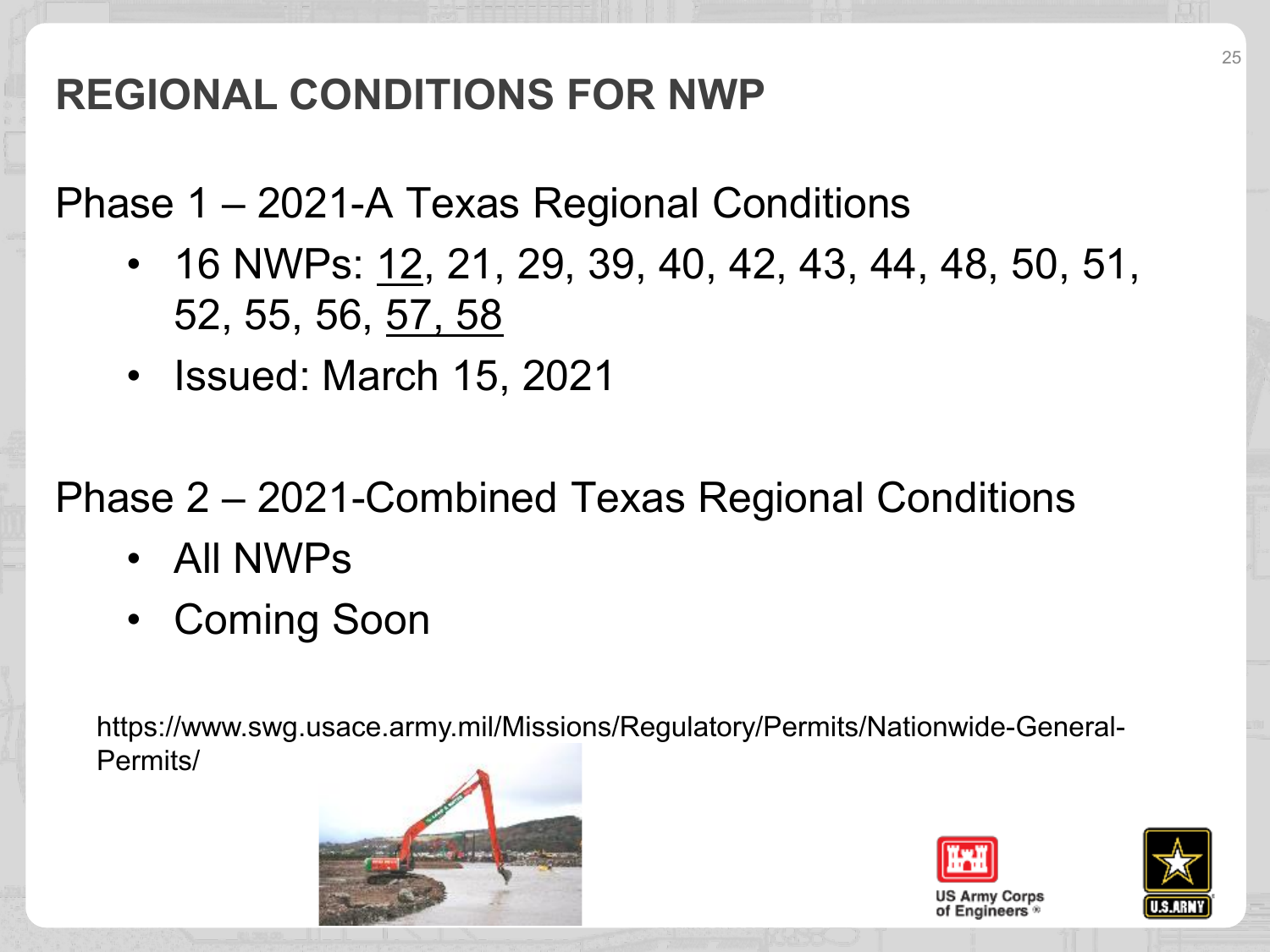# **Galveston District Regional General Permits**



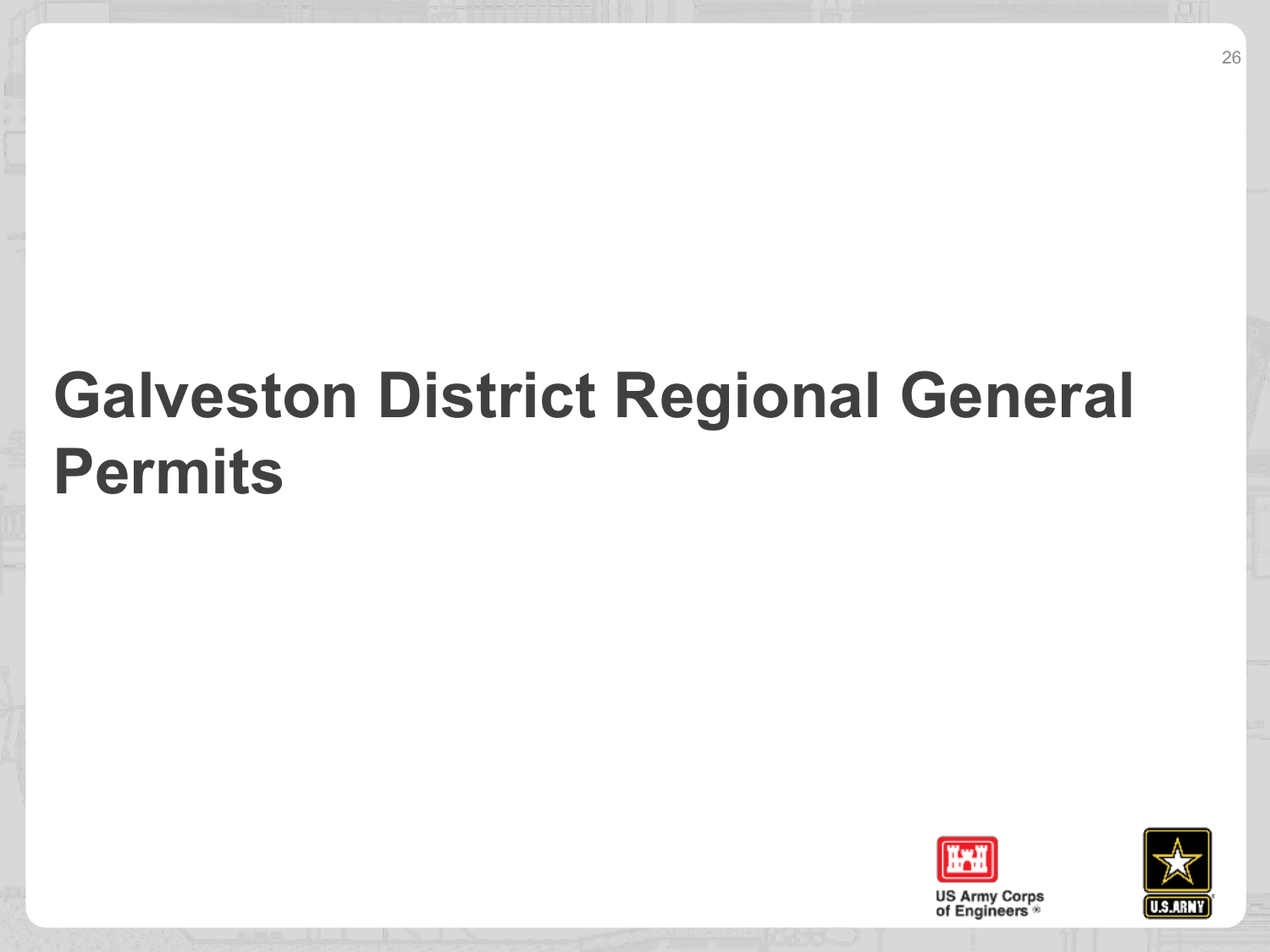# **REGIONAL GENERAL PERMIT - HDD**

SWG-1998-02413 – Installation of Pipelines by Directional Drilling

- May require Sec 408 review
- Perpendicular crossings of water bodies
- Sets desired pipeline depths



River Crossing - HDD Method





US Army Corps of Engineers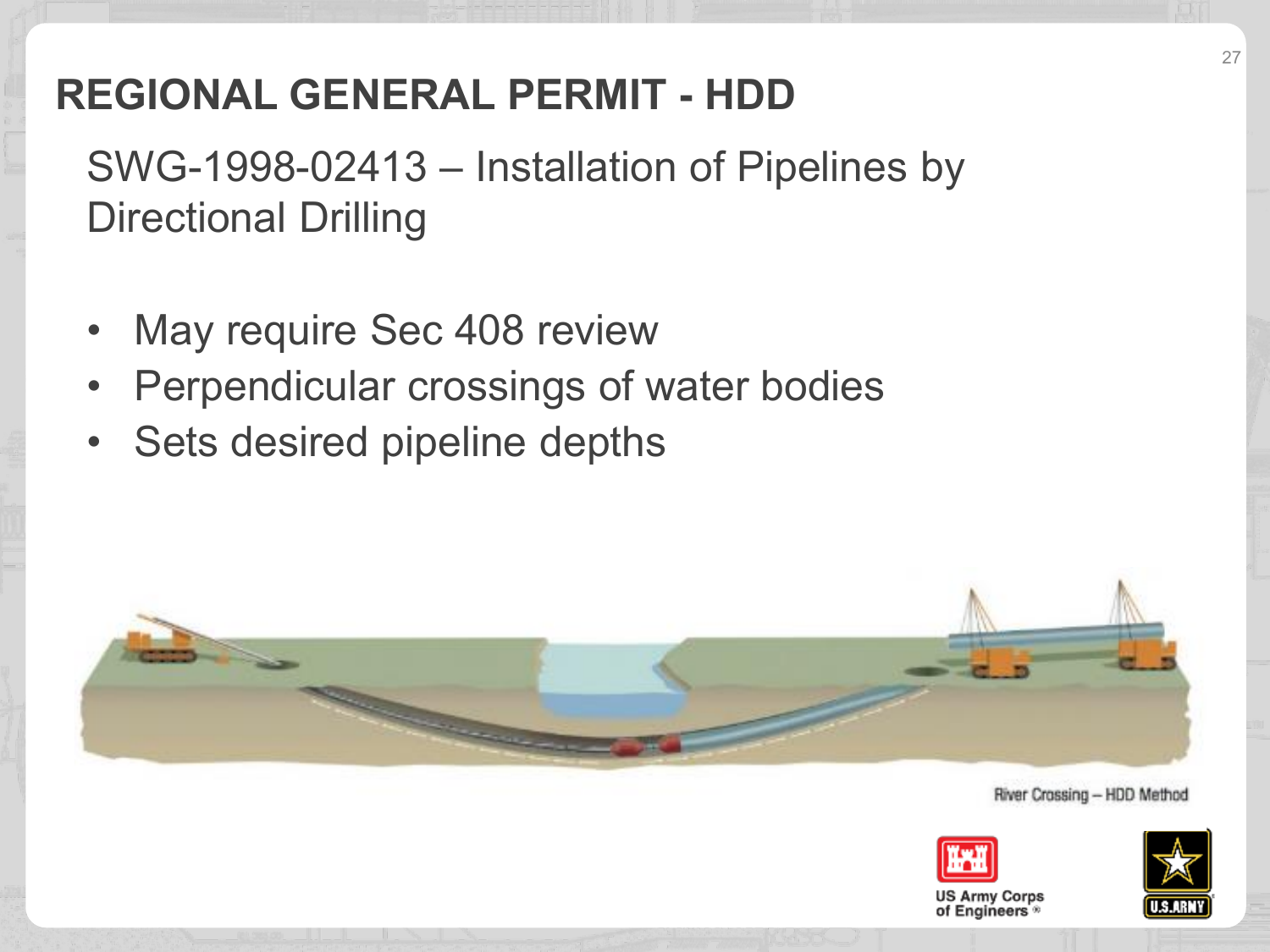# **REGIONAL GENERAL PERMIT – FEDERAL CHANNEL IMPROVEMENT PROJECT - PIPELINE REMOVALS**

SWG-2019-00315 - Corpus Christi Ship Channel and adjacent affected bay systems

SWG-2020-00837 – Sabine-Neches Water Way Channel

SWG-2020-00228 – Houston Ship Channel

- Work in navigable waters of the US to facilitate the removal of utility lines affecting Federally Authorized projects
- May require Sec 408 review



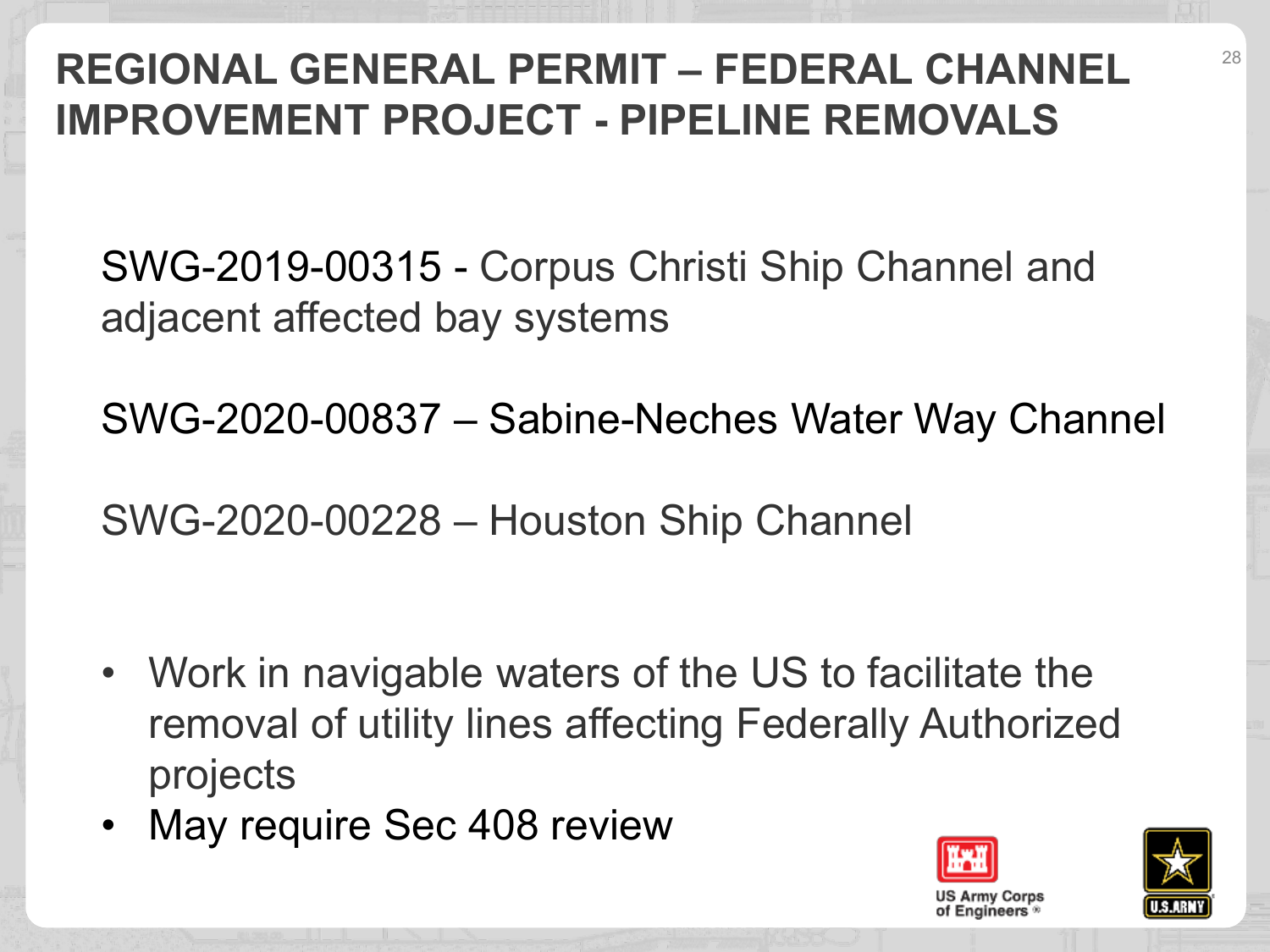# **OUTER CONTINENTAL SHELF (OCS)**



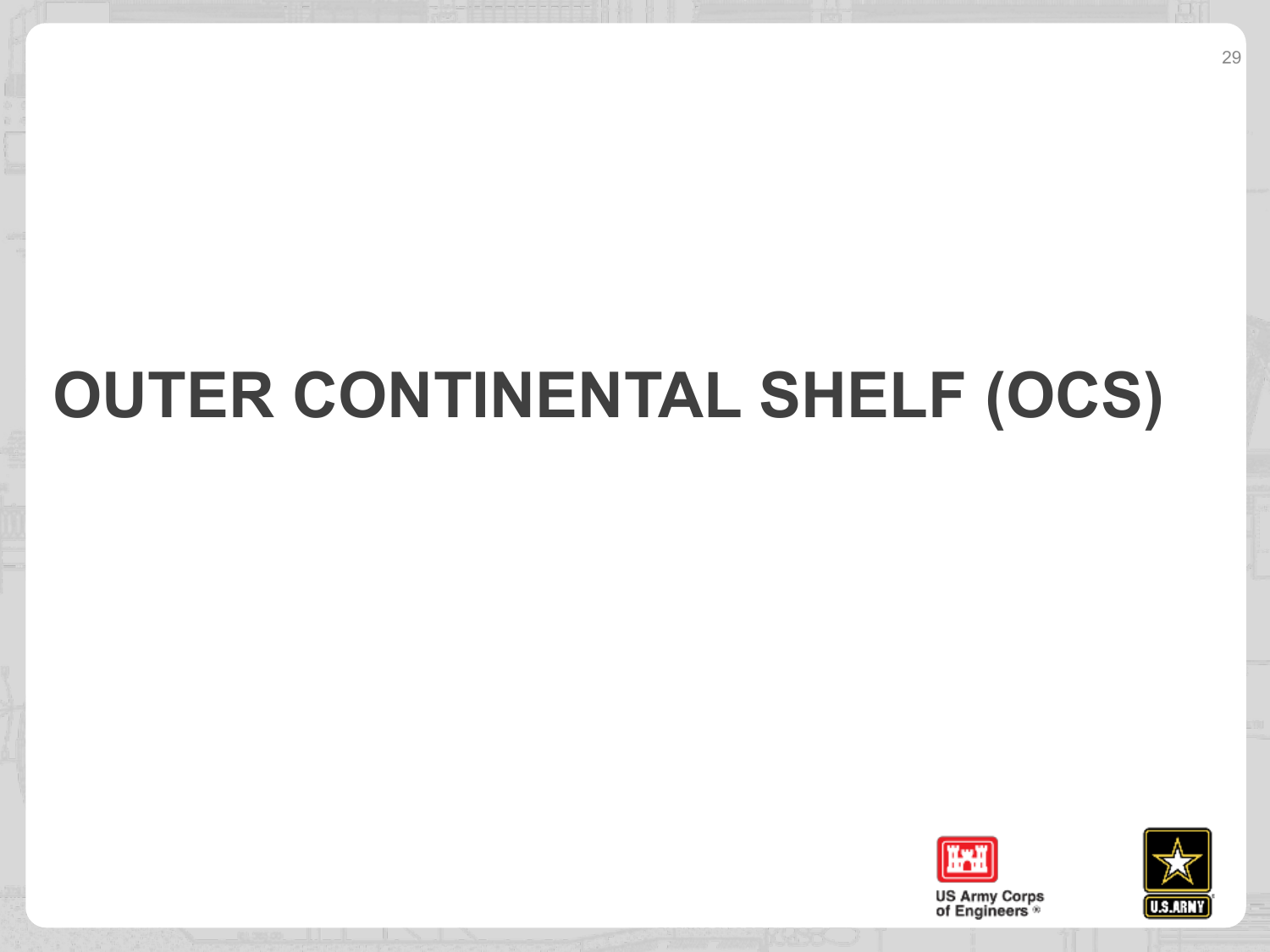# **OUTER CONTINENTAL SHELF (OCS)**

Section 10 of the Rivers and Harbor Act The authority of the Secretary of the Army to prevent obstructions to navigation in navigable waters of the United States was extended to artificial islands, installations, and other devices located on the seabed, to the seaward limit of the outer continental shelf, by section 4(f) of the Outer Continental Shelf Lands Act of 1953 as amended (43 U.S.C. 1333(e)).



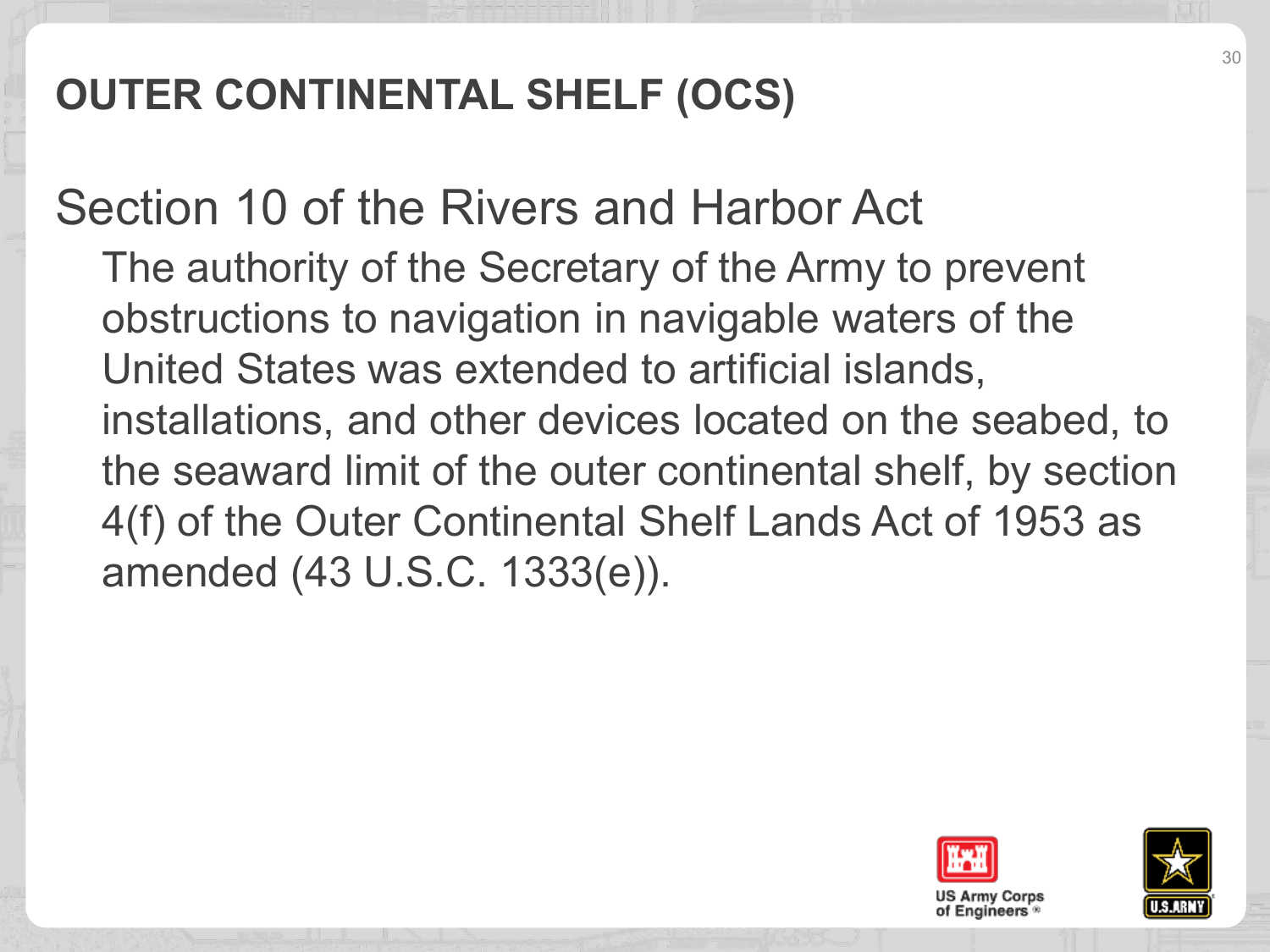# **OUTER CONTINENTAL SHELF (OCS) CONT.**

NWP 8. *Oil and Gas Structures on the Outer Continental Shelf.* Structures for the exploration, production, and transportation of oil, gas, and minerals on the outer continental shelf within areas leased for such purposes by the Department of the Interior, Bureau of Ocean Energy Management.

#### *NWP 12, 57, and 58*

Activities required for the construction, maintenance, repair, and removal of utility lines and associated facilities in waters of the United States, provided the activity does not result in the loss of greater than 1/2-acre of waters of the United States for each single and complete project.



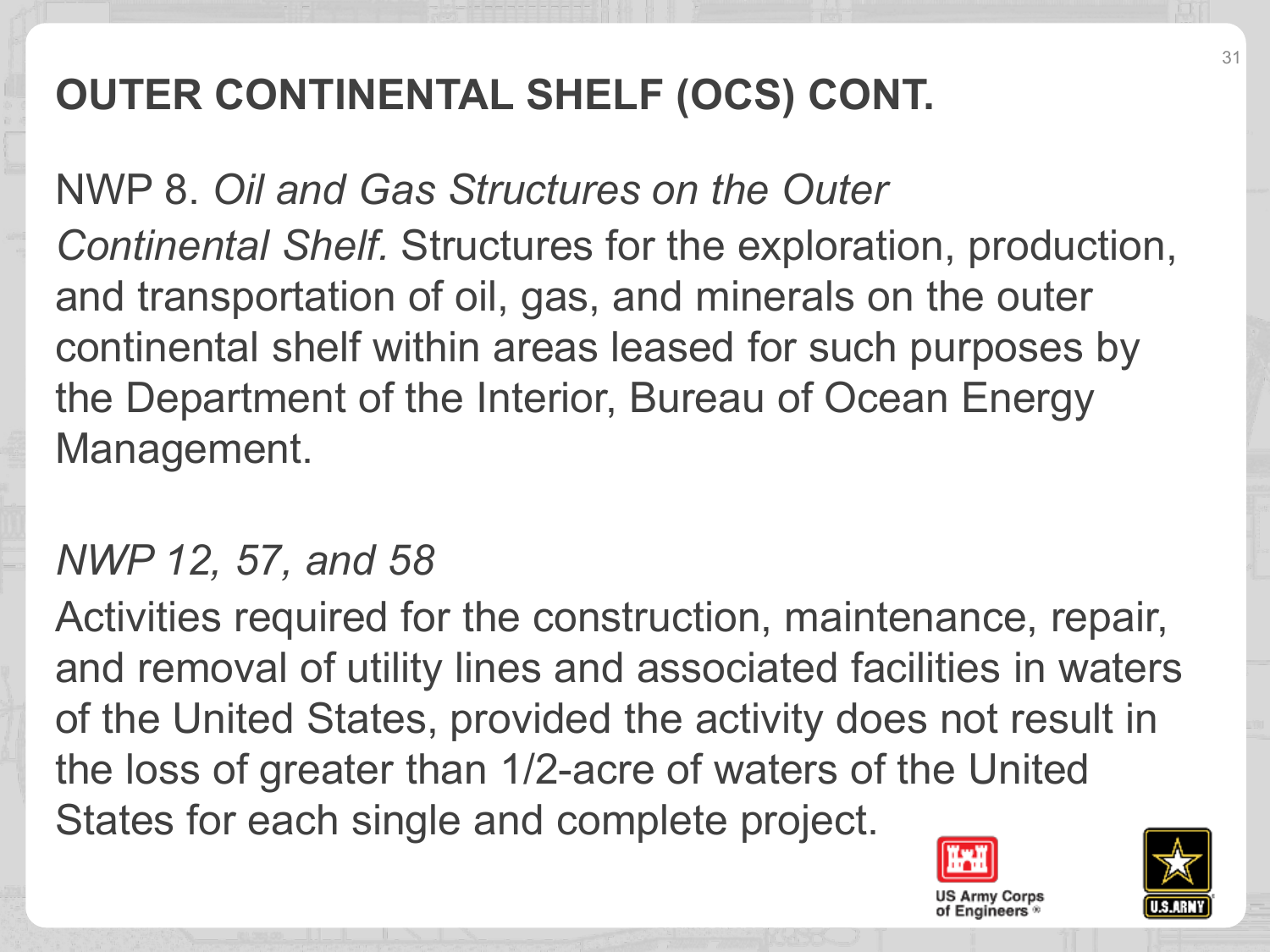# **OUTER CONTINENTAL SHELF (OCS) CONT.**

- Galveston District Rescinded Pipeline Abandonment **Policy** 
	- Now accepting applications to amend permits for decommissioning pipelines.
- Pipeline Decommissioning on the OCS
	- Tying BSEE & Corps Reviews.
- Pipeline Decommissioning on State Waters
	- Tying State Agencies & Corps Reviews.



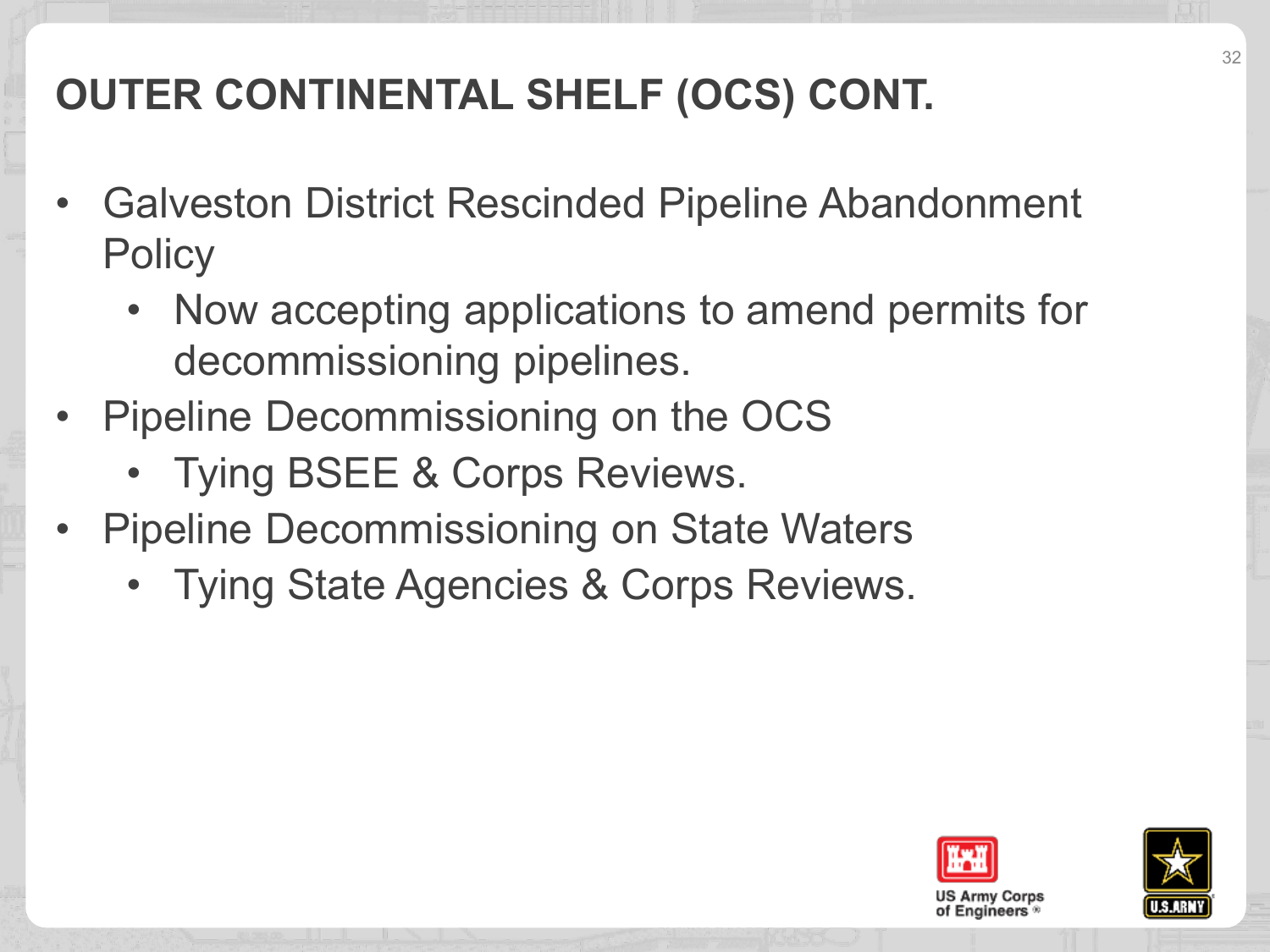# **Regulatory Program Look Ahead**



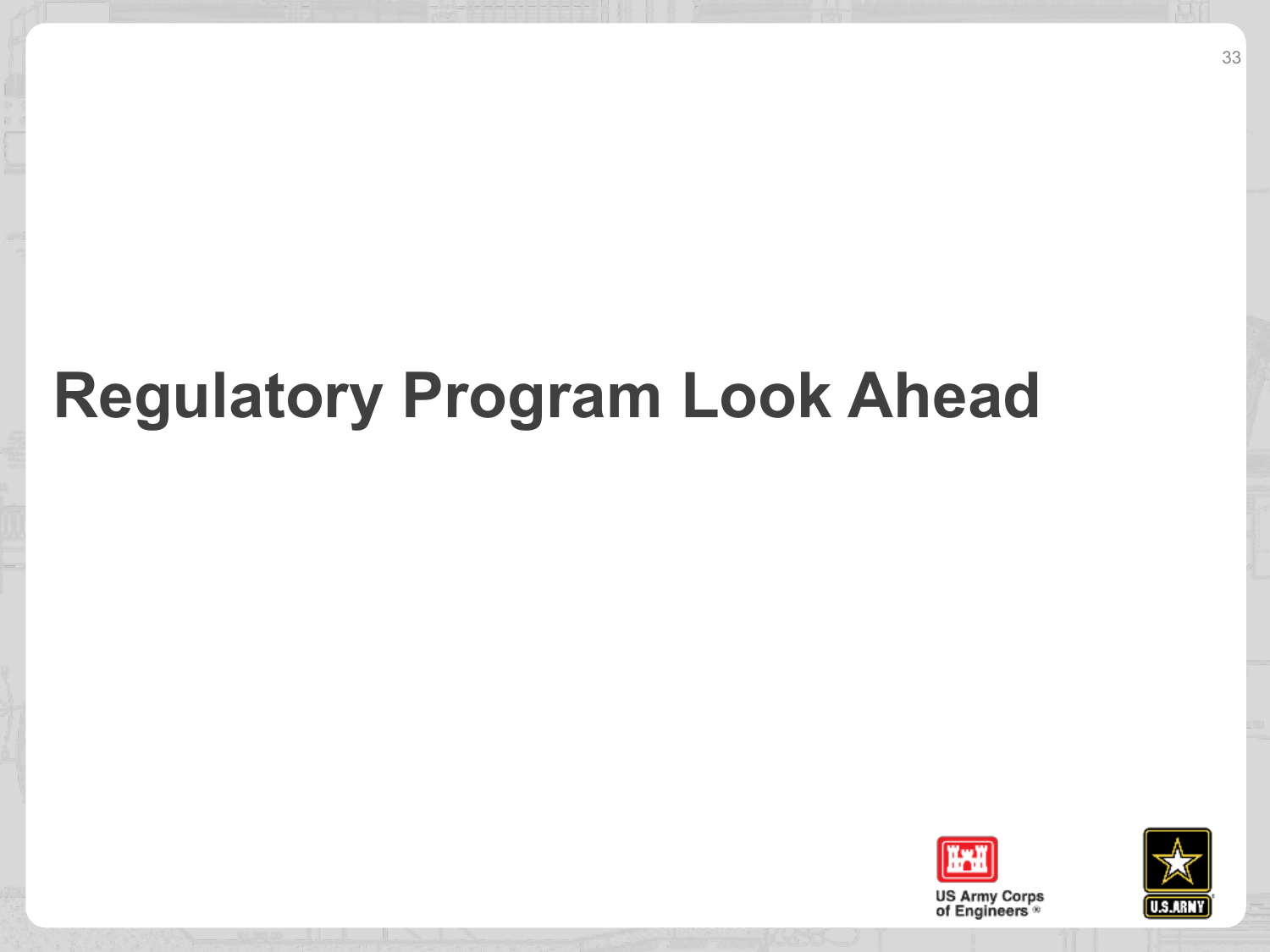## **PROGRAM**

- Regulatory Division Staffing
	- 9 Vacancies
	- Ongoing efforts to fill some of these vacancies
- Upcoming Regulation Changes
	- NEPA
	- ESA
	- Clean Water Act Section 401 Rule
	- Clean Water Act Definition of waters of US



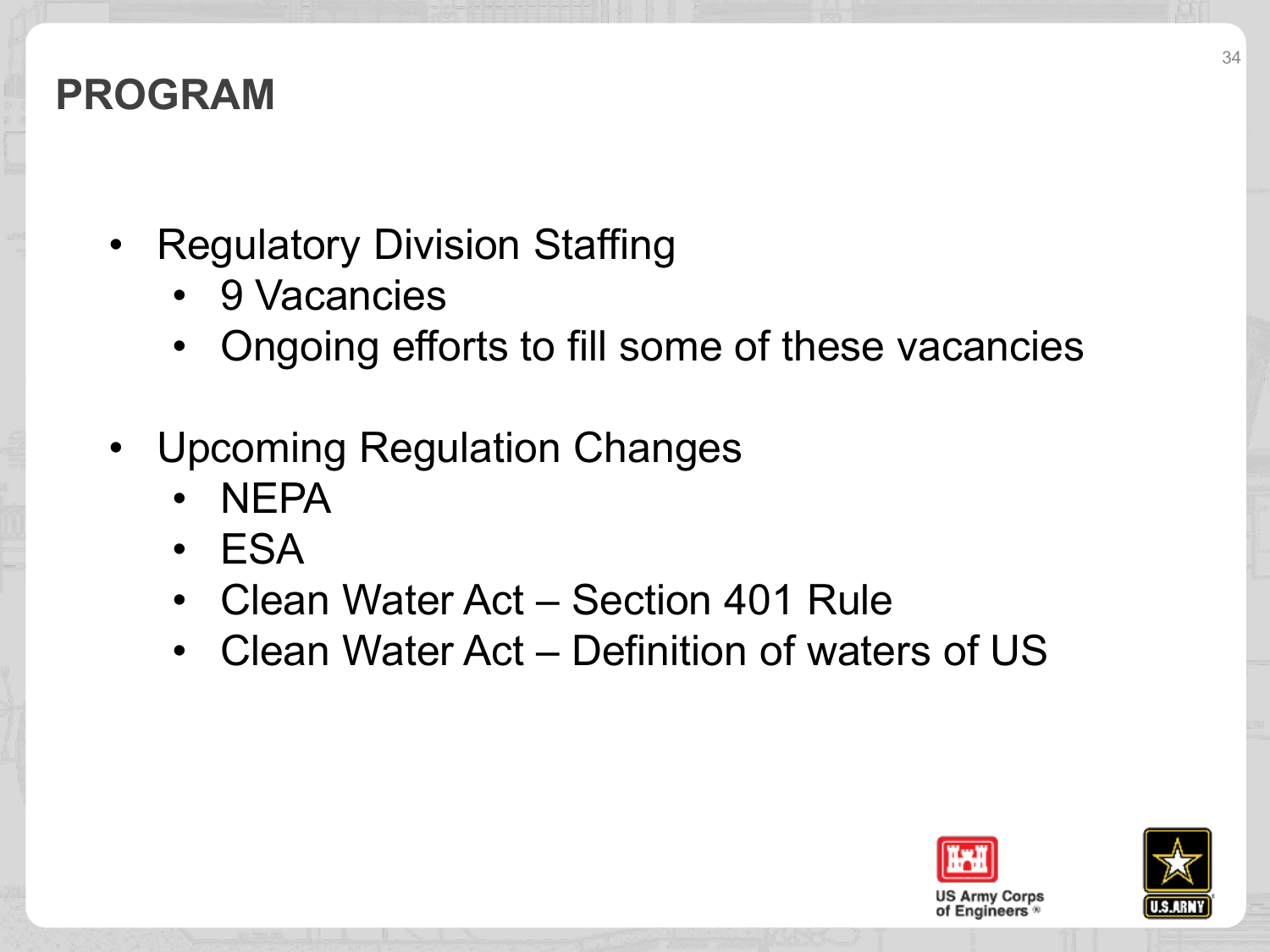# **WANT TO KNOW MORE?**

# Regulatory HQ HomePage

[http://www.usace.army.mil/Missions/CivilWorks/RegulatoryProgramandP](http://www.usace.army.mil/Missions/CivilWorks/RegulatoryProgramandPermits.aspx) ermits.aspx

- Links to Regulations, Policies, MOAs and MOUs
- Video Library that provides more detailed overviews of aspects of the review process
- Avatar for finding Regulatory offices
- And so Much More!

Galveston District HomePage

<https://www.swg.usace.army.mil/Missions/Regulatory/>

Ask a Regulator! Galveston District Regulatory Hotline 409-766-3869